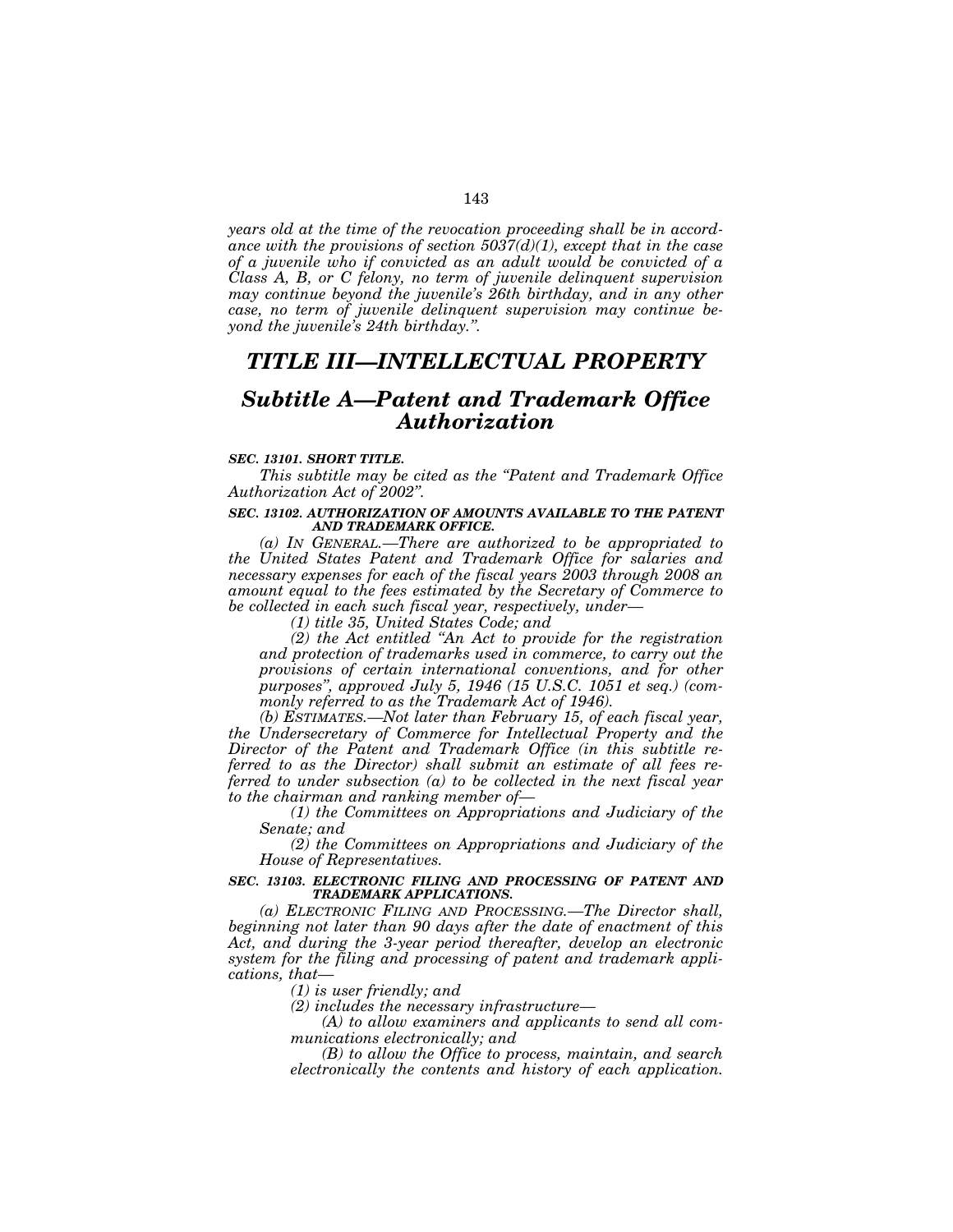*(b) AUTHORIZATION OF APPROPRIATIONS.—Of amounts authorized under section 13102, there is authorized to be appropriated to carry out subsection (a) of this section not more than \$50,000,000 for each of fiscal years 2003, 2004, and 2005. Amounts made available pursuant to this subsection shall remain available until expended.* 

### *SEC. 13104. STRATEGIC PLAN.*

*(a) DEVELOPMENT OF PLAN.—* 

*(1) IN GENERAL.—The Director shall, in close consultation with the Patent Public Advisory Committee and the Trademark Public Advisory Committee, develop a strategic plan that sets forth the goals and methods by which the United States Patent and Trademark Office will, during the 5-year period beginning on January 1, 2003—* 

*(A) enhance patent and trademark quality;* 

*(B) reduce patent and trademark pendency; and* 

*(C) develop and implement an effective electronic sys tem for use by the Patent and Trademark Office and the public for all aspects of the patent and trademark proc esses, including, in addition to the elements set forth in sec tion 13103, searching, examining, communicating, pub lishing, and making publicly available, patents and trade mark registrations.* 

*(2) CONTENTS AND CONSULTATION.—The strategic plan shall include milestones and objective and meaningful criteria for evaluating the progress and successful achievement of the plan. The Director shall consult with the Public Advisory Com mittees with respect to the development of each aspect of the strategic plan.* 

*(b) REPORT TO CONGRESSIONAL COMMITTEES.—Not later than 4 months after the date of enactment of this Act, the Director shall submit the plan developed under subsection (a) to the Committees on the Judiciary of the Senate and the House of Representatives.* 

### *SEC. 13105. DETERMINATION OF SUBSTANTIAL NEW QUESTION OF PATENTABILITY IN REEXAMINATION PROCEEDINGS.*

 $(a)$  IN GENERAL.—Sections  $303(a)$  and  $312(a)$  of title 35, United *States Code, are each amended by adding at the end the following: ''The existence of a substantial new question of patentability is not precluded by the fact that a patent or printed publication was previously cited by or to the Office or considered by the Office.''.* 

*(b) EFFECTIVE DATE.—The amendments made by this section shall apply with respect to any determination of the Director of the United States Patent and Trademark Office that is made under section 303(a) or 312(a) of title 35, United States Code, on or after the date of enactment of this Act.* 

### *SEC. 13106. APPEALS IN INTER PARTES REEXAMINATION PRO-CEEDINGS.*

*(a) APPEALS BY THIRD-PARTY REQUESTER IN PROCEEDINGS.— Section 315(b) of title 35, United States Code, is amended to read as follows: ''(b) THIRD-PARTY REQUESTER.—A third-party requester— ''(1) may appeal under the provisions of section 134, and* 

*may appeal under the provisions of sections 141 through 144, with respect to any final decision favorable to the patentability*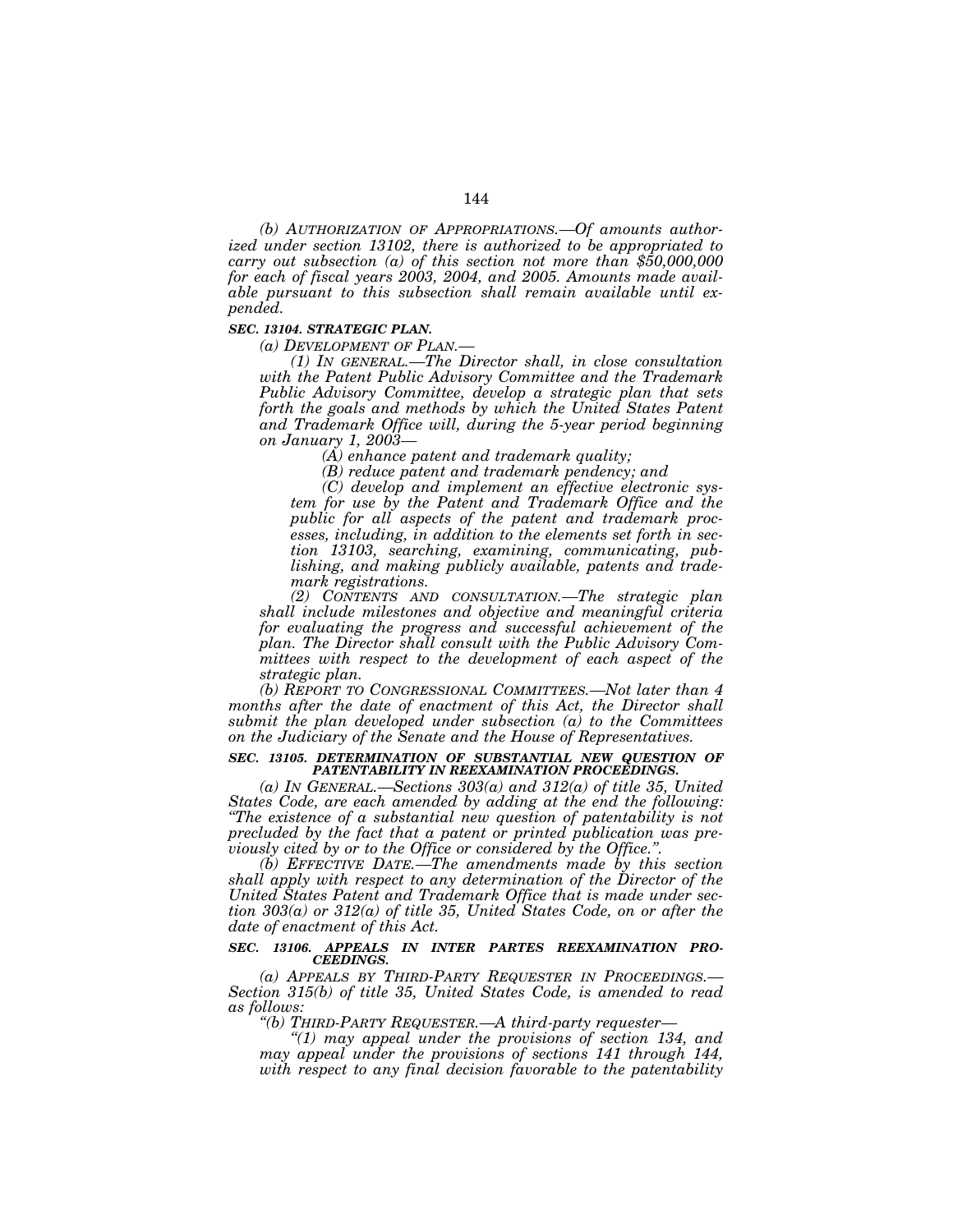*of any original or proposed amended or new claim of the patent; and* 

*''(2) may, subject to subsection (c), be a party to any appeal taken by the patent owner under the provisions of section 134 or sections 141 through 144.''.* 

*(b) APPEAL TO BOARD OF PATENT APPEALS AND INTER-FERENCES.—Section 134(c) of title 35, United States Code, is amended by striking the last sentence.* 

*(c) APPEAL TO COURT OF APPEALS FOR THE FEDERAL CIRCUIT.— Section 141 of title 35, United States Code, is amended in the third sentence by inserting '', or a third-party requester in an inter partes reexamination proceeding, who is'' after ''patent owner''.* 

*(d) EFFECTIVE DATE.—The amendments made by this section apply with respect to any reexamination proceeding commenced on or after the date of enactment of this Act.* 

# *Subtitle B—Intellectual Property and High Technology Technical Amendments*

### *SEC. 13201. SHORT TITLE.*

*This subtitle may be cited as the ''Intellectual Property and High Technology Technical Amendments Act of 2002''.* 

#### *SEC. 13202. CLARIFICATION OF REEXAMINATION PROCEDURE ACT OF 1999; TECHNICAL AMENDMENTS.*

*(a) OPTIONAL INTER PARTES REEXAMINATION PROCEDURES.— Title 35, United States Code, is amended as follows:* 

*(1) Section 311 is amended—* 

*(A) in subsection (a), by striking ''person'' and inserting ''third-party requester''; and* 

*(B) in subsection (c), by striking ''Unless the requesting person is the owner of the patent, the'' and inserting ''The''. (2) Section 312 is amended—* 

*(A) in subsection (a), by striking the second sentence; and* 

*(B) in subsection (b), by striking '', if any''.* 

*(3) Section 314(b)(1) is amended—* 

*(A) by striking ''(1) This'' and all that follows through ''(2)'' and inserting ''(1)'';* 

*(B) by striking ''the third-party requester shall receive a copy'' and inserting ''the Office shall send to the thirdparty requester a copy''; and* 

*(C) by redesignating paragraph (3) as paragraph (2).* 

*(4) Section 315(c) is amended by striking ''United States Code,''.* 

*(5) Section 317 is amended—* 

*(A) in subsection (a), by striking ''patent owner nor the third-party requester, if any, nor privies of either'' and inserting ''third-party requester nor its privies''; and* 

*(B) in subsection (b), by striking ''United States Code,''. (b) CONFORMING AMENDMENTS.—* 

*(1) APPEAL TO THE BOARD OF PATENT APPEALS AND INTER-FERENCES.—Subsections (a), (b), and (c) of section 134 of title 35, United States Code, are each amended by striking ''admin-*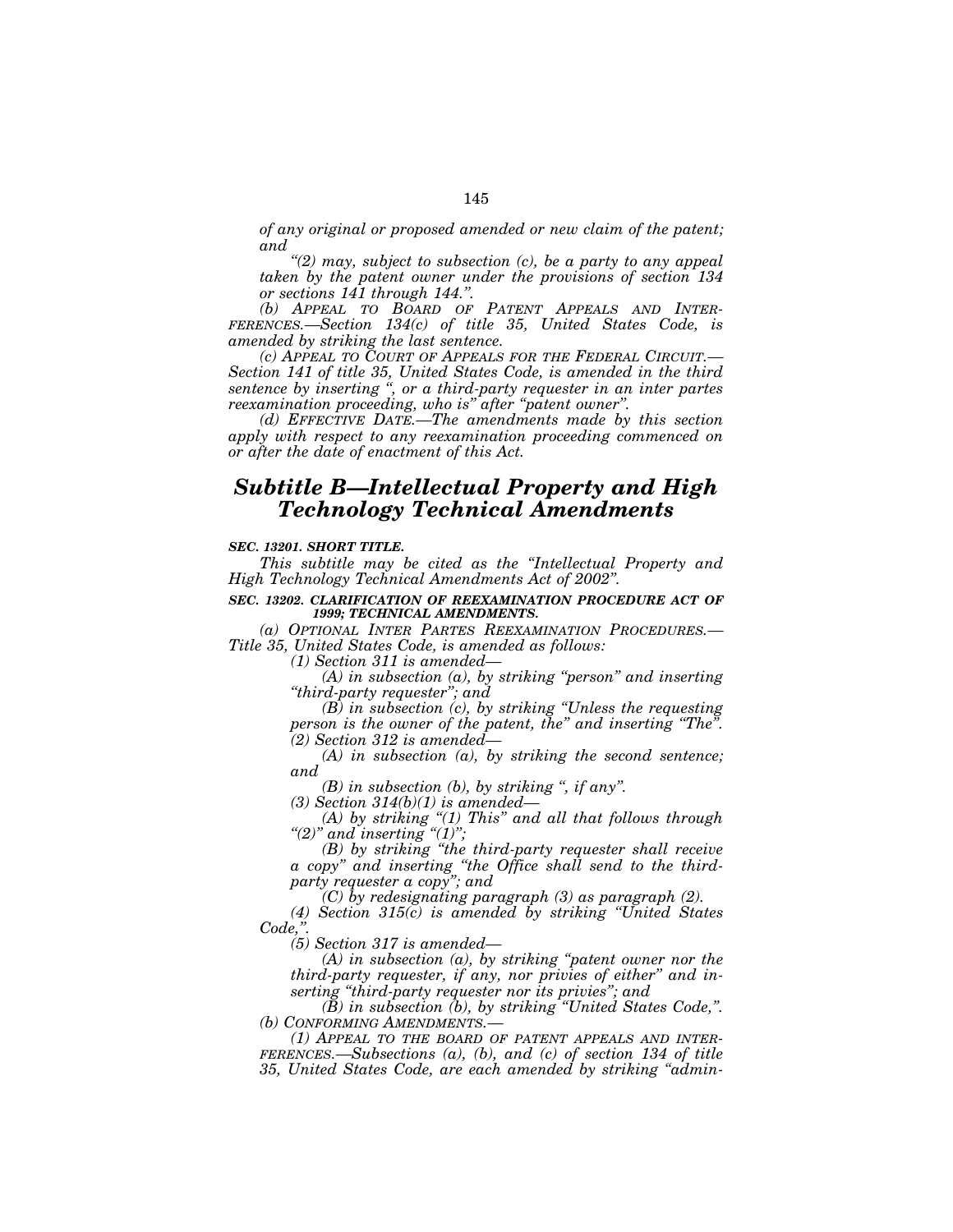*istrative patent judge'' each place it appears and inserting ''primary examiner''.* 

*(2) PROCEEDING ON APPEAL.—Section 143 of title 35, United States Code, is amended by amending the third sentence to read as follows: ''In an ex parte case or any reexamination case, the Director shall submit to the court in writing the grounds for the decision of the Patent and Trademark Office, addressing all the issues involved in the appeal. The court shall, before hearing an appeal, give notice of the time and place of the hearing to the Director and the parties in the appeal.''.* 

*(c) CLERICAL AMENDMENTS.—* 

*(1) Section 4604(a) of the Intellectual Property and Communications Omnibus Reform Act of 1999, as enacted by section 1000(a)(9) of Public Law 106–113, is amended by striking ''Part 3'' and inserting ''Part III''.* 

*(2) Section 4604(b) of that Act is amended by striking ''title 25'' and inserting ''title 35''.* 

*(d) EFFECTIVE DATE.—The amendments made by section 4605 (b), (c), and (e) of the Intellectual Property and Communications Omnibus Reform Act, as enacted by section 1000(a)(9) of Public*  Law 106–113, shall apply to any reexamination filed in the United *States Patent and Trademark Office on or after the date of enactment of Public Law 106–113.* 

### *SEC. 13203. PATENT AND TRADEMARK EFFICIENCY ACT AMENDMENTS. (a) DEPUTY COMMISSIONER.—*

*(1) Section 17(b) of the Act of July 5, 1946 (commonly referred to as the ''Trademark Act of 1946'') (15 U.S.C. 1067(b)), is amended by inserting ''the Deputy Commissioner,'' after ''Commissioner,''.* 

*(2) Section 6(a) of title 35, United States Code, is amended*  by inserting "the Deputy Commissioner," after "Commissioner," *(b) PUBLIC ADVISORY COMMITTEES.—Section 5 of title 35,* 

*United States Code, is amended—* 

*(1) in subsection (i), by inserting '', privileged,'' after ''personnel''; and* 

*(2) by adding at the end the following new subsection:* 

*''(j) INAPPLICABILITY OF PATENT PROHIBITION.—Section 4 shall not apply to voting members of the Advisory Committees.''.* 

*(c) MISCELLANEOUS.—Section 153 of title 35, United States Code, is amended by striking ''and attested by an officer of the Patent and Trademark Office designated by the Director,''.* 

### *SEC. 13204. DOMESTIC PUBLICATION OF FOREIGN FILED PATENT AP-PLICATIONS ACT OF 1999 AMENDMENTS.*

*Section 154(d)(4)(A) of title 35, United States Code, as in effect on November 29, 2000, is amended—* 

*(1) by striking ''on which the Patent and Trademark Office receives a copy of the'' and inserting ''of''; and* 

*(2) by striking ''international application'' the last place it appears and inserting ''publication''.* 

### *SEC. 13205. DOMESTIC PUBLICATION OF PATENT APPLICATIONS PUB-LISHED ABROAD.*

*Subtitle E of title IV of the Intellectual Property and Communications Omnibus Reform Act of 1999, as enacted by section*   $1000(a)(9)$  of Public Law 106–113, is amended as follows: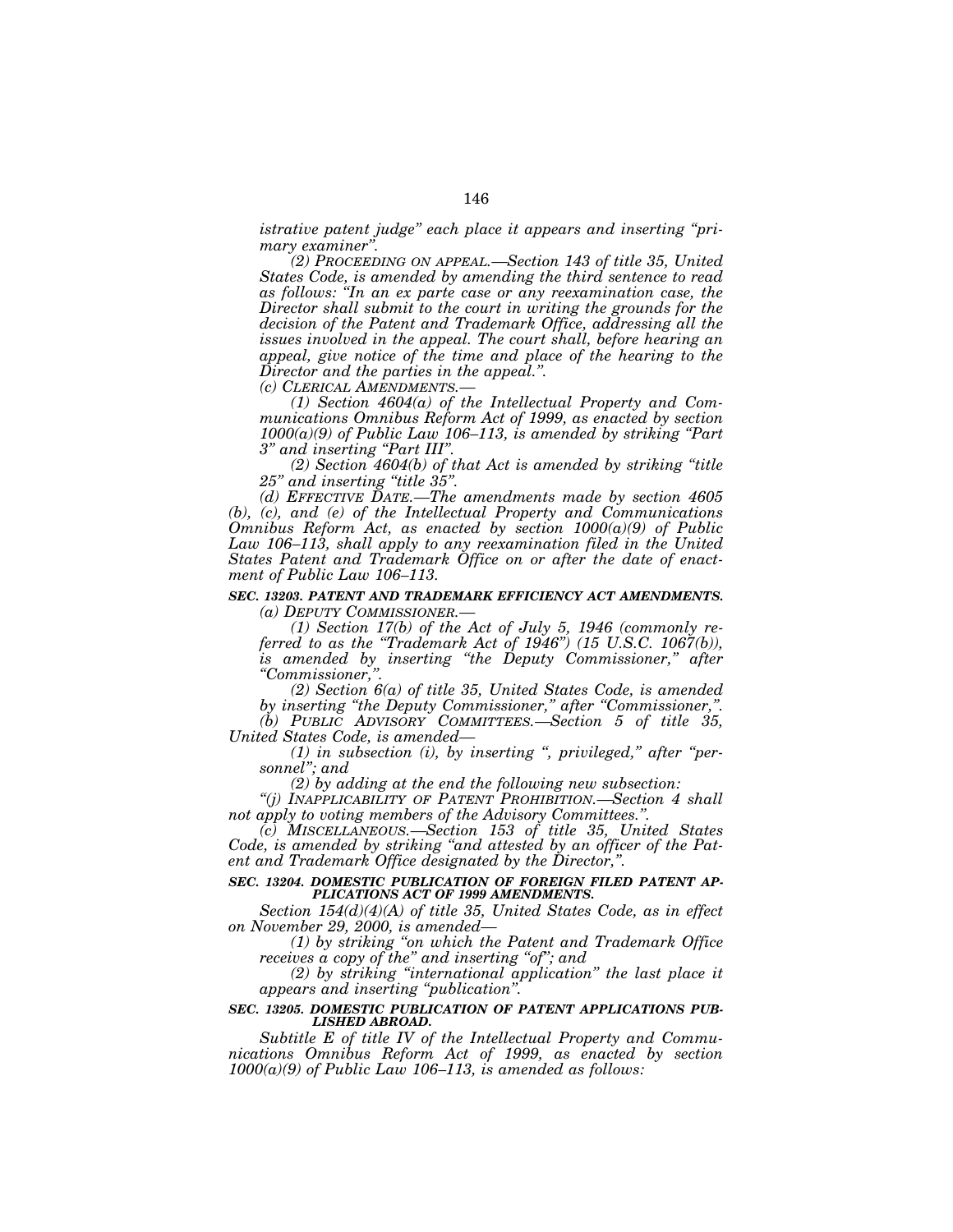### *(1) Section 4505 is amended to read as follows:*

### *''SEC. 4505. PRIOR ART EFFECT OF PUBLISHED APPLICATIONS.*

*''Section 102(e) of title 35, United States Code, is amended to read as follows:* 

*'' '(e) the invention was described in (1) an application for pat*ent, published under section 122(b), by another filed in the United *States before the invention by the applicant for patent or (2) a patent granted on an application for patent by another filed in the United States before the invention by the applicant for patent, except that an international application filed under the treaty defined in section 351(a) shall have the effects for the purposes of this subsection of an application filed in the United States only if the international application designated the United States and was published under Article 21(2) of such treaty in the English language;* 

(2) Section 4507 is amended—<br>(A) in paragraph (1), by striking "Section 11" and in*serting ''Section 10'';* 

*(B) in paragraph (2), by striking ''Section 12'' and inserting "Section 11".*<br>(C) in paragraph (3), by striking "Section 13" and in-

*serting ''Section 12'';* 

*(D) in paragraph (4), by striking ''12 and 13'' and inserting ''11 and 12'';* 

*(E) in section 374 of title 35, United States Code, as amended by paragraph (10), by striking ''confer the same rights and shall have the same effect under this title as an application for patent published'' and inserting ''be deemed a publication''; and* 

*(F) by adding at the end the following: ''(12) The item relating to section 374 in the table of contents for chapter 37 of title 35, United States Code, is amended to read as follows:* 

*'' '374. Publication of international application.' ''.* 

*(3) Section 4508 is amended to read as follows:* 

### *''SEC. 4508. EFFECTIVE DATE.*

*''Except as otherwise provided in this section, sections 4502 through 4504 and 4506 through 4507, and the amendments made by such sections, shall be effective as of November 29, 2000, and shall apply only to applications (including international applications designating the United States) filed on or after that date. The amendments made by section 4504 shall additionally apply to any pending application filed before November 29, 2000, if such pending application is published pursuant to a request of the applicant under such procedures as may be established by the Director. Except as otherwise provided in this section, the amendments made by section 4505 shall be effective as of November 29, 2000 and shall apply to all patents and all applications for patents pending on or filed after November 29, 2000. Patents resulting from an international application filed before November 29, 2000 and applications published pursuant to section 122(b) or Article 21(2) of the treaty defined in section 351(a) resulting from an international application filed before November 29, 2000 shall not be effective as prior art as of the filing date of the international application; however, such pat-*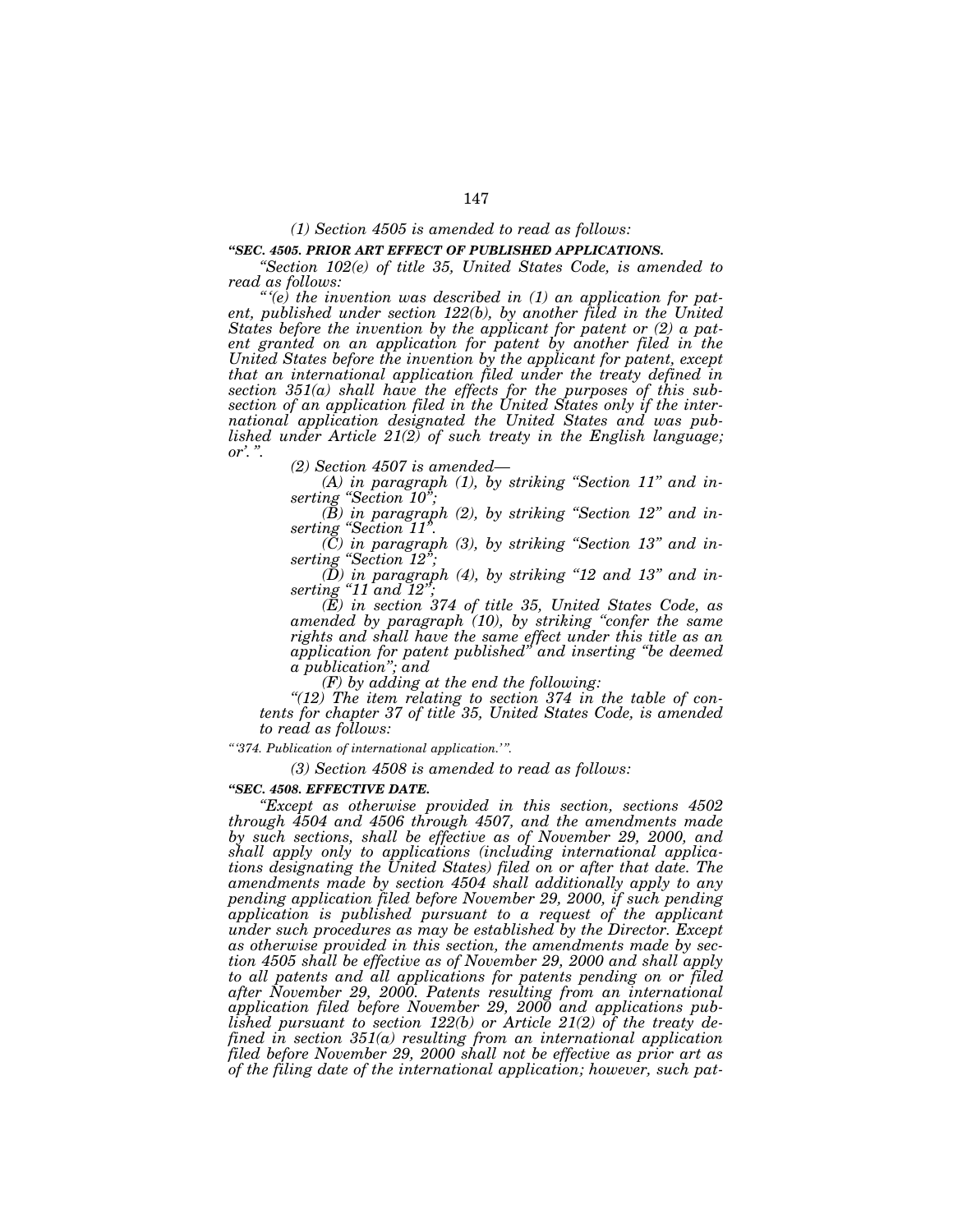*ents shall be effective as prior art in accordance with section 102(e) in effect on November 28, 2000.''.* 

### *SEC. 13206. MISCELLANEOUS CLERICAL AMENDMENTS.*

*(a) AMENDMENTS TO TITLE 35.—The following provisions of title 35, United States Code, are amended:* 

*(1) Section 2(b) is amended in paragraphs (2)(B) and* 

(2) Section 3 is amended—<br>(A) in subsection  $(a)(2)(B)$ , by striking "United States  $Code,$ ";<br> *(B)* in subsection  $(b)(2)$ —

 $(i)$  in the first sentence of subparagraph  $(A)$ , by *striking* ", United States Code";<br>
(ii) in the first sentence of subparagraph (B)—

*(ii) in the first sentence of subparagraph (B)— (I) by striking ''United States Code,''; and* 

*(II) by striking '', United States Code'';* 

*(iii) in the second sentence of subparagraph (B)— (I) by striking ''United States Code,''; and* 

*(II) by striking '', United States Code.'' and inserting a period;* 

*(iv) in the last sentence of subparagraph (B), by striking '', United States Code''; and* 

*(v) in subparagraph (C), by striking '', United States Code''; and* 

*(i) in the subsection caption, by striking ", UNITED STATES CODE''; and* 

*(ii) by striking ''United States Code,''.* 

*(3) Section 5 is amended in subsections (e) and (g), by striking '', United States Code'' each place it appears.* 

*(4) The table of chapters for part I is amended in the item relating to chapter 3, by striking ''before'' and inserting ''Before''.* 

*(5) The item relating to section 21 in the table of contents for chapter 2 is amended to read as follows:* 

*''21. Filing date and day for taking action.''.* 

*(6) The item relating to chapter 12 in the table of chapters for part II is amended to read as follows:* 

*''12. Examination of Application ..................................................................... 131''.* 

*(7) The item relating to section 116 in the table of contents for chapter 11 is amended to read as follows:* 

*''116. Inventors.''.* 

*(8) Section 154(b)(4) is amended by striking '', United States Code,''.* 

*(9) Section 156 is amended—* 

*(A) in subsection (b)(3)(B), by striking ''paragraphs'' and inserting ''paragraph'';* 

*(B) in subsection (d)(2)(B)(i), by striking ''below the office'' and inserting ''below the Office''; and* 

*(C) in subsection (g)(6)(B)(iii), by striking ''submittted'' and inserting ''submitted''.* 

*(10) The item relating to section 183 in the table of contents for chapter 17 is amended by striking ''of'' and inserting ''to''.*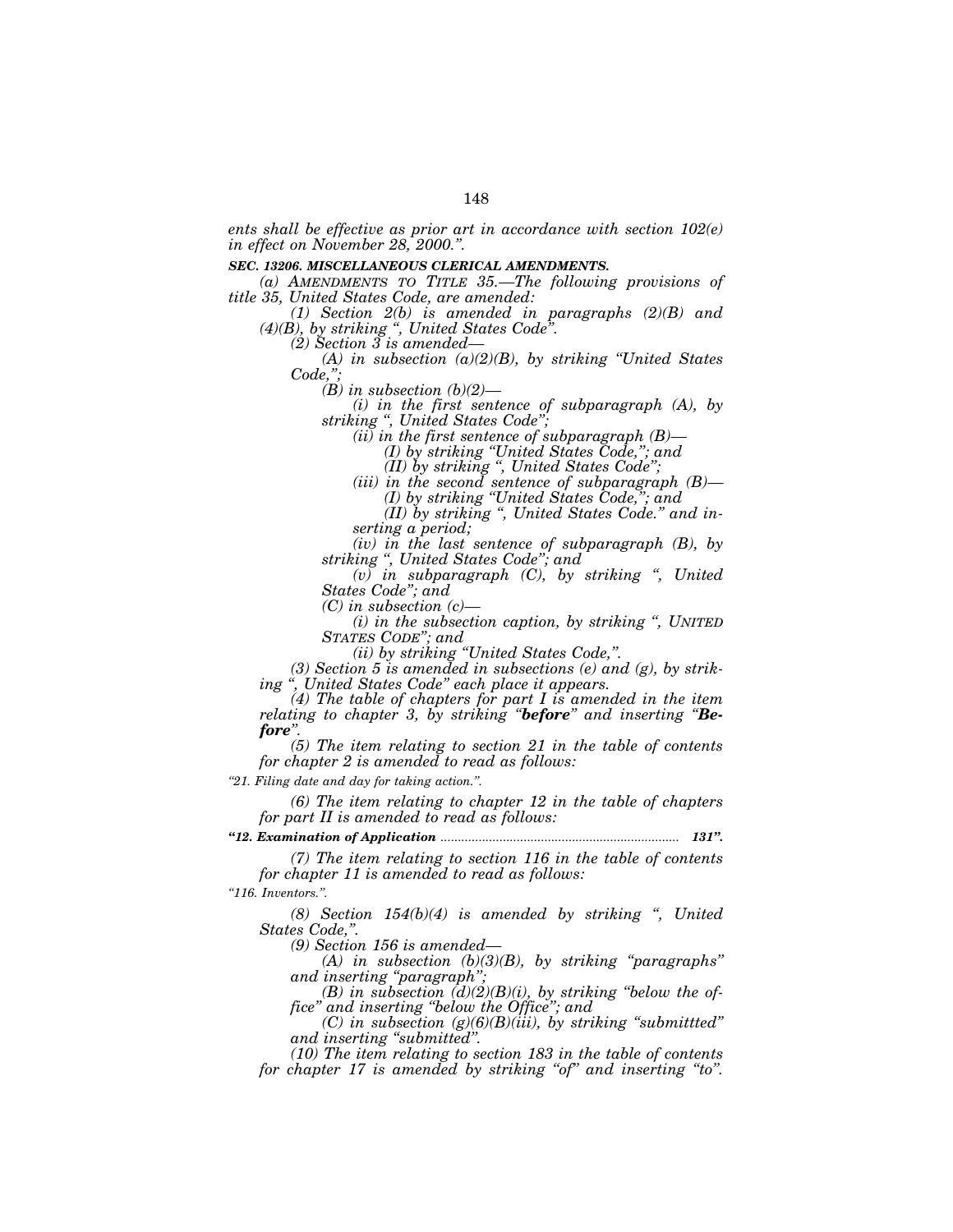*(11) Section 185 is amended by striking the second period at the end of the section.* 

*(12) Section 201(a) is amended—* 

*(A) by striking ''United States Code,''; and* 

*(B) by striking ''5, United States Code.'' and inserting ''5.''.* 

*(13) Section 202 is amended—* 

*(A) in subsection (b)(4), by striking ''last paragraph of section 203(2)'' and inserting ''section 203(b)''; and* 

*(B) in subsection (c)—* 

*(i) in paragraph (4), by striking ''rights;'' and inserting ''rights,''; and* 

*(ii) in paragraph (5), by striking ''of the United States Code''.* 

*(14) Section 203 is amended—* 

*(A) in paragraph (2)—* 

 $(i)$  by striking " $(2)$ " and inserting " $(b)$ ";

*(ii) by striking the quotation marks and comma before ''as appropriate''; and* 

*(iii) by striking ''paragraphs (a) and (c)'' and inserting ''paragraphs (1) and (3) of subsection (a)''; and (B) in the first paragraph—* 

*(i) by striking ''(a)'', ''(b)'', ''(c)'', and ''(d)'' and inserting ''(1)'', ''(2)'', ''(3)'', and ''(4)'', respectively; and* 

*(ii) by striking ''(1.'' and inserting ''(a)''.* 

*(15) Section 209 is amended in subsections (d)(2) and (f), by striking ''of the United States Code''.* 

*(16) Section 210 is amended—* 

*(A) in subsection (a)—* 

*(i) in paragraph (11), by striking ''5901'' and inserting ''5908''; and* 

*(ii) in paragraph (20) by striking ''178(j)'' and inserting ''178j''; and* 

*(B) in subsection (c)—* 

*(i) by striking ''paragraph 202(c)(4)'' and inserting ''section 202(c)(4)''; and* 

*(ii) by striking ''title..'' and inserting ''title.''.* 

*(17) The item relating to chapter 29 in the table of chapters* 

*for part III is amended by inserting a comma after ''Patent''. (18) The item relating to section 256 in the table of contents* 

*for chapter 25 is amended to read as follows:* 

*''256. Correction of named inventor.''.* 

*(19) Section 294 is amended—* 

*(A) in subsection (b), by striking ''United States Code,''; and* 

*(B) in subsection (c), in the second sentence by striking ''court to'' and inserting ''court of''.* 

*(20) Section 371(d) is amended by adding at the end a period.* 

*(21) Paragraphs (1), (2), and (3) of section 376(a) are each amended by striking the semicolon and inserting a period.* 

*(b) OTHER AMENDMENTS.— (1) Section 4732(a) of the Intellectual Property and Communications Omnibus Reform Act of 1999 is amended—*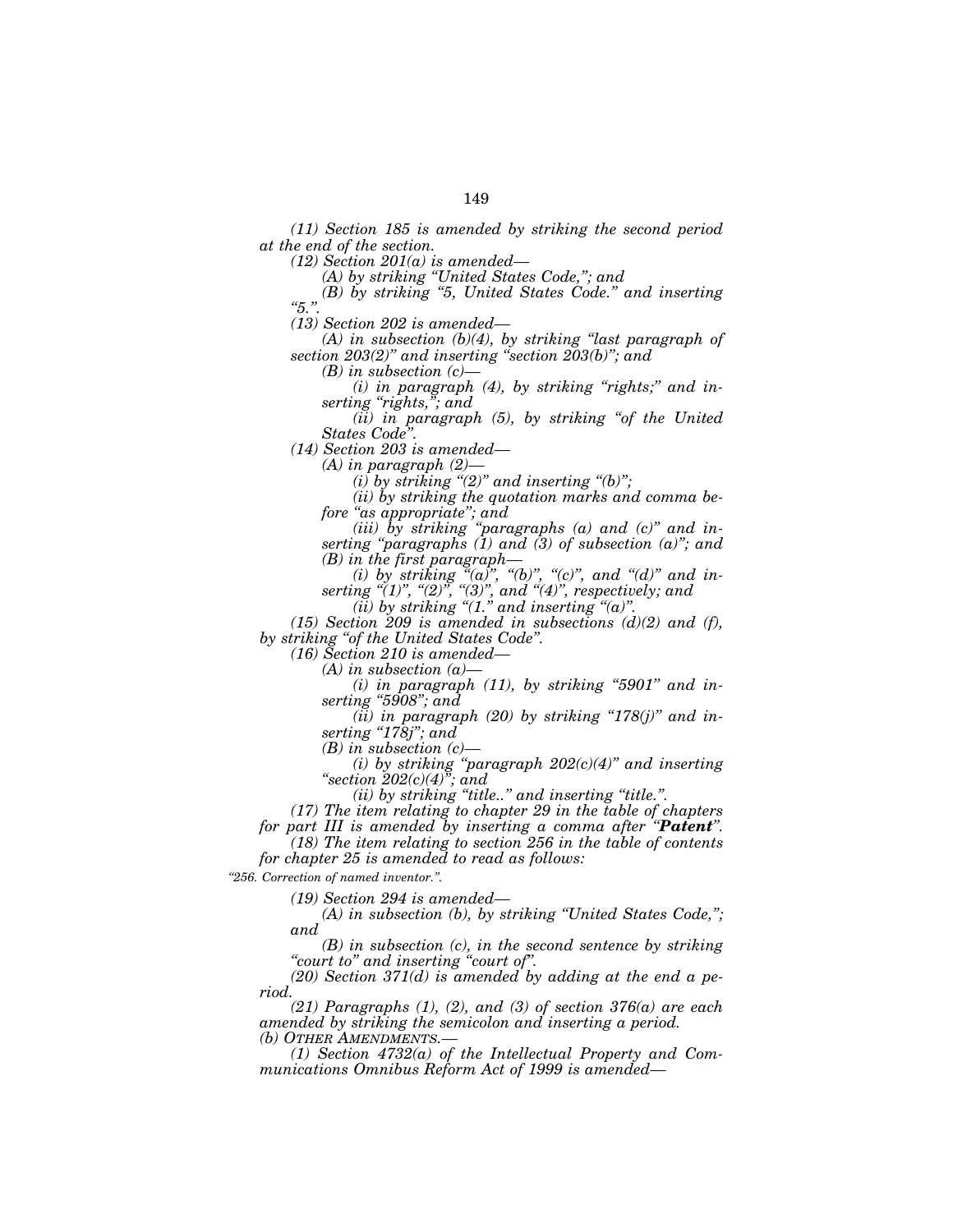*(A) in paragraph (9)(A)(ii), by inserting ''in subsection (b),'' after ''(ii)''; and* 

*(B) in paragraph (10)(A), by inserting after ''title 35, United States Code,'' the following: ''other than sections 1* 

*through 6 (as amended by chapter 1 of this subtitle),".* (2) Section 4802(1) of that Act is amended by inserting "to" before "citizens".

*(3) Section 4804 of that Act is amended—* (*A) in subsection (b), by striking "11(a)" and inserting "10(a)"; and (B) in subsection (c), by striking "13" and inserting* 

*(B) in subsection (c), by striking ''13'' and inserting ''12''. (4) Section 4402(b)(1) of that Act is amended by striking ''in* 

*the fourth paragraph''.* 

#### *SEC. 13207. TECHNICAL CORRECTIONS IN TRADEMARK LAW.*

*(a) AWARD OF DAMAGES.—Section 35(a) of the Act of July 5, 1946 (commonly referred to as the ''Trademark Act of 1946'') (15 U.S.C. 1117(a)), is amended by striking "a violation under section*  $43(a)$ , (c), or (d)," and inserting "a violation under section  $43(a)$  or  $(d)$ ,".

*(b) ADDITIONAL TECHNICAL AMENDMENTS.—The Trademark Act of 1946 is further amended as follows:* 

*(1) Section 1(d)(1) (15 U.S.C. 1051(d)(1)) is amended in the first sentence by striking ''specifying the date of the applicant's first use'' and all that follows through the end of the sentence and inserting ''specifying the date of the applicant's first use of the mark in commerce and those goods or services specified in the notice of allowance on or in connection with which the mark* 

 $(2)$  Section 1(e) (15 U.S.C. 1051(e)) is amended to read as *follows:* 

*''(e) If the applicant is not domiciled in the United States the applicant may designate, by a document filed in the United States Patent and Trademark Office, the name and address of a person resident in the United States on whom may be served notices or process in proceedings affecting the mark. Such notices or process may be served upon the person so designated by leaving with that person or mailing to that person a copy thereof at the address specified in the last designation so filed. If the person so designated cannot be found at the address given in the last designation, or if the*  registrant does not designate by a document filed in the United *States Patent and Trademark Office the name and address of a person resident in the United States on whom may be served notices or process in proceedings affecting the mark, such notices or process may be served on the Director.''.* 

*(3) Section 8(f) (15 U.S.C. 1058(f)) is amended to read as follows:* 

*''(f) If the registrant is not domiciled in the United States, the registrant may designate, by a document filed in the United States Patent and Trademark Office, the name and address of a person resident in the United States on whom may be served notices or process in proceedings affecting the mark. Such notices or process may be served upon the person so designated by leaving with that person or mailing to that person a copy thereof at the address specified in the last designation so filed. If the person so designated can-*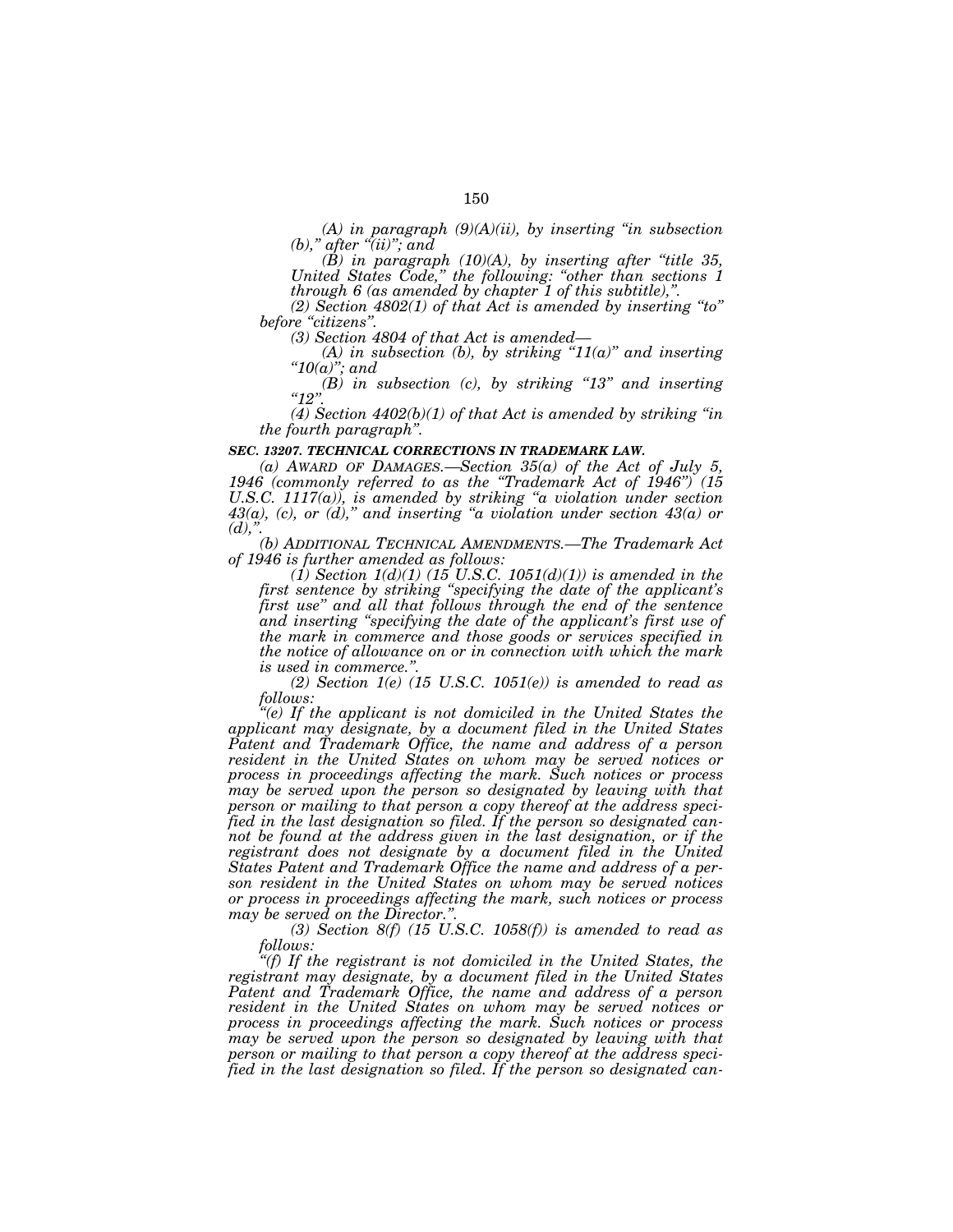*not be found at the address given in the last designation, or if the registrant does not designate by a document filed in the United States Patent and Trademark Office the name and address of a person resident in the United States on whom may be served notices or process in proceedings affecting the mark, such notices or process* 

 $4)$  Section 9(c) (15 U.S.C. 1059(c)) is amended to read as *follows:* 

*''(c) If the registrant is not domiciled in the United States the registrant may designate, by a document filed in the United States Patent and Trademark Office, the name and address of a person resident in the United States on whom may be served notices or process in proceedings affecting the mark. Such notices or process may be served upon the person so designated by leaving with that person or mailing to that person a copy thereof at the address specified in the last designation so filed. If the person so designated cannot be found at the address given in the last designation, or if the* registrant does not designate by a document filed in the United *States Patent and Trademark Office the name and address of a person resident in the United States on whom may be served notices or process in proceedings affecting the mark, such notices or process* 

 $(5)$  Subsections (a) and (b) of section 10 (15 U.S.C. 1060(a) *and (b)) are amended to read as follows:* 

*''(a)(1) A registered mark or a mark for which an application to register has been filed shall be assignable with the good will of the business in which the mark is used, or with that part of the good will of the business connected with the use of and symbolized by the mark. Notwithstanding the preceding sentence, no application to register a mark under section 1(b) shall be assignable prior to the filing of an amendment under section 1(c) to bring the application into conformity with section 1(a) or the filing of the verified statement of use under section 1(d), except for an assignment to a successor to the business of the applicant, or portion thereof, to which the mark pertains, if that business is ongoing and existing.* 

*''(2) In any assignment authorized by this section, it shall not be necessary to include the good will of the business connected with the use of and symbolized by any other mark used in the business or by the name or style under which the business is conducted.* 

*''(3) Assignments shall be by instruments in writing duly executed. Acknowledgment shall be prima facie evidence of the execution of an assignment, and when the prescribed information reporting the assignment is recorded in the United States Patent and Trademark Office, the record shall be prima facie evidence of execution.* 

*''(4) An assignment shall be void against any subsequent purchaser for valuable consideration without notice, unless the prescribed information reporting the assignment is recorded in the United States Patent and Trademark Office within 3 months after the date of the assignment or prior to the subsequent purchase.* 

*''(5) The United States Patent and Trademark Office shall maintain a record of information on assignments, in such form as may be prescribed by the Director.* 

*''(b) An assignee not domiciled in the United States may designate by a document filed in the United States Patent and Trade-*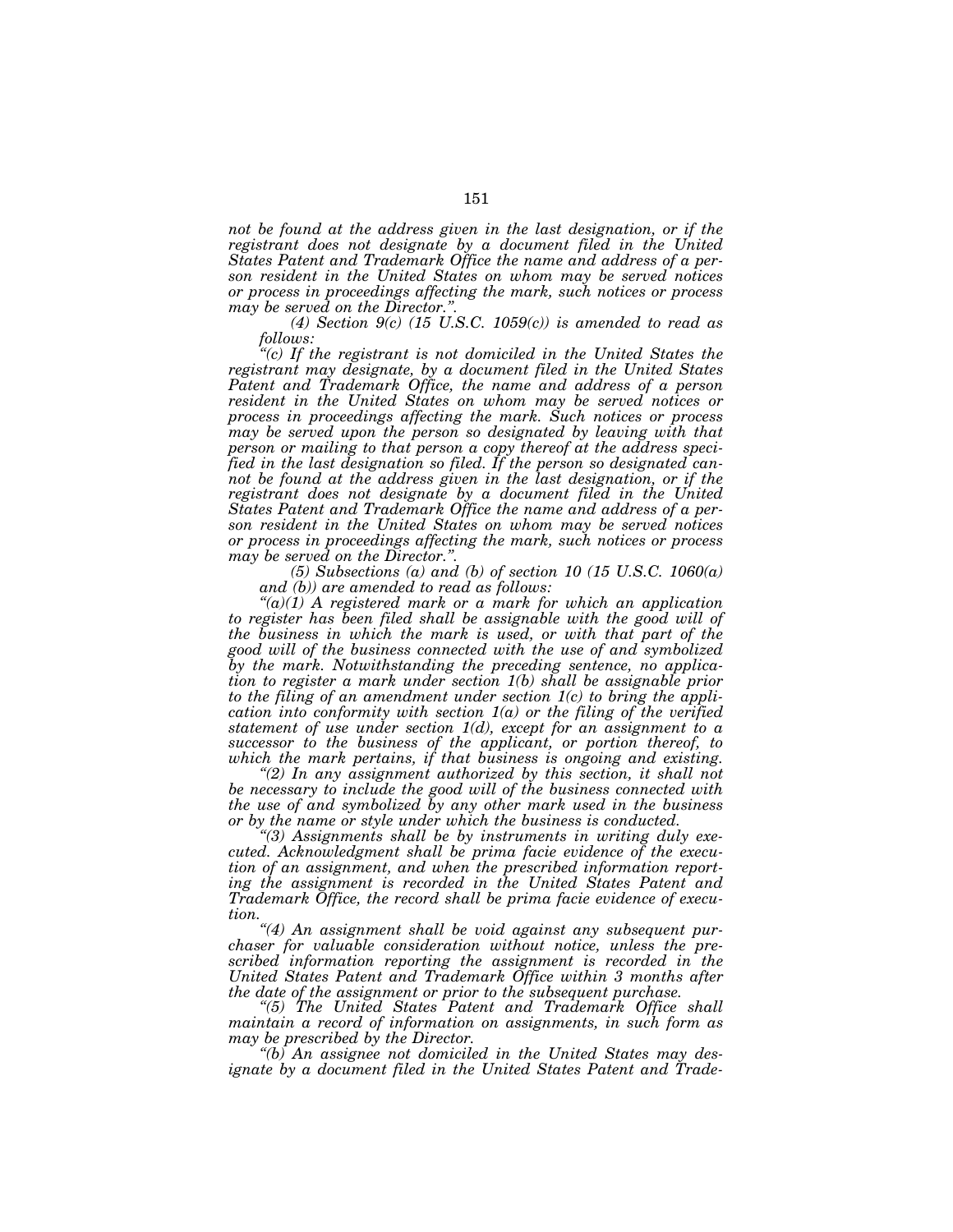*mark Office the name and address of a person resident in the United States on whom may be served notices or process in proceedings affecting the mark. Such notices or process may be served upon the person so designated by leaving with that person or mailing to that person a copy thereof at the address specified in the last designation so filed. If the person so designated cannot be found at the address given in the last designation, or if the assignee does not designate by a document filed in the United States Patent and Trademark Office the name and address of a person resident in the United States on whom may be served notices or process in proceedings affecting the mark, such notices or process may be served upon the Director.''.* 

*(6) Section 23(c) (15 U.S.C. 1091(c)) is amended by striking the second comma after ''numeral''.* 

*(7) Section 33(b)(8) (15 U.S.C. 1115(b)(8)) is amended by aligning the text with paragraph (7).* 

*(8) Section 34(d)(1)(A) (15 U.S.C. 1116(d)(1)(A)) is amended by striking ''section 110'' and all that follows through ''(36 U.S.C. 380)'' and inserting ''section 220506 of title 36, United States Code,''.* 

*(9) Section 34(d)(1)(B)(ii) (15 U.S.C. 1116(d)(1)(B)(ii)) is amended by striking ''section 110'' and all that follows through ''(36 U.S.C. 380)'' and inserting ''section 220506 of title 36, United States Code''.* 

*(10) Section 34(d)(11) is amended by striking ''6621 of the Internal Revenue Code of 1954'' and inserting ''6621(a)(2) of the Internal Revenue Code of 1986''.* 

*(11) Section 35(b) (15 U.S.C. 1117(b)) is amended—* 

*(A) by striking ''section 110'' and all that follows through ''(36 U.S.C. 380)'' and inserting ''section 220506 of title 36, United States Code,''; and* 

*(B) by striking ''6621 of the Internal Revenue Code of 1954'' and inserting ''6621(a)(2) of the Internal Revenue Code of 1986''.* 

*(12) Section 44(e) (15 U.S.C. 1126(e)) is amended by striking ''a certification'' and inserting ''a true copy, a photocopy, a certification,''.* 

### *SEC. 13208. PATENT AND TRADEMARK FEE CLERICAL AMENDMENT.*

*The Patent and Trademark Fee Fairness Act of 1999 (113 Stat.*  1537–546 et seq.), as enacted by section  $1000(a)(9)$  of Public Law 106–113, is amended in section 4203, by striking " $111(a)$ " and in*serting ''1113(a)''.* 

### *SEC. 13209. COPYRIGHT RELATED CORRECTIONS TO 1999 OMNIBUS RE-FORM ACT.*

*Title I of the Intellectual Property and Communications Omnibus Reform Act of 1999, as enacted by section 1000(a)(9) of Public Law 106–113, is amended as follows:* 

*(1) Section 1007 is amended— (A) in paragraph (2), by striking ''paragraph (2)'' and inserting ''paragraph (2)(A)''; and* 

*(B)* in paragraph (3), by striking "1005(e)" and insert-<br>ing "1005(d)".<br> $\frac{1006}{\lambda}$  and  $\frac{1006}{\lambda}$ 

(2) Section 1006(b) is amended by striking ''119(b)(1)(B)(iii)'' and inserting ''119(b)(1)(B)(ii)''.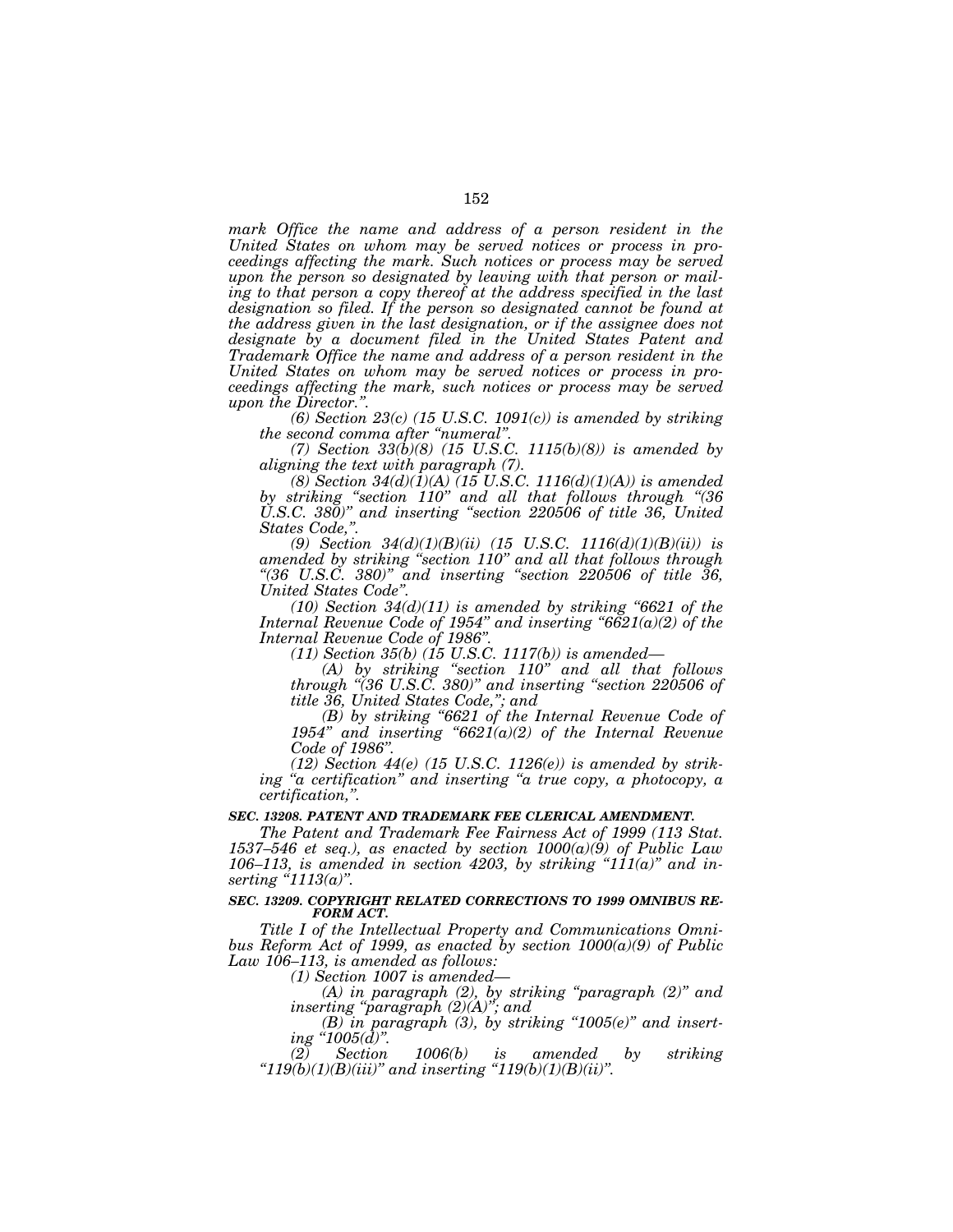*(3)(A) Section 1006(a) is amended—* 

*(i) in paragraph (1), by adding ''and'' after the semicolon;* 

*(ii) by striking paragraph (2); and* 

*(iii) by redesignating paragraph (3) as paragraph (2). (B) Section 1011(b)(2)(A) is amended to read as follows:* 

*''(A) in paragraph (1), by striking 'primary transmission made by a superstation and embodying a performance or display of a work' and inserting 'performance or display of a work embodied in a primary transmission made by a superstation or by the Public Broadcasting Service satellite feed';''.* 

### *SEC. 13210. AMENDMENTS TO TITLE 17, UNITED STATES CODE.*

*Title 17, United States Code, is amended as follows:* 

*(1) Section 119(a)(6) is amended by striking ''of perform-*

ance" and inserting "of a performance".<br>(2)(A) The section heading for section 122 is amended by *(2)(A) The section heading for section 122 is amended by striking ''rights; secondary'' and inserting ''rights: Secondary''.* 

*(B) The item relating to section 122 in the table of contents for chapter 1 is amended to read as follows:* 

*''122. Limitations on exclusive rights: Secondary transmissions by satellite carriers within local markets.''.* 

*(3)(A) The section heading for section 121 is amended by striking ''reproduction'' and inserting ''Reproduction''.* 

*(B) The item relating to section 121 in the table of contents for chapter 1 is amended by striking ''reproduction'' and inserting ''Reproduction''.* 

*(4)(A) Section 106 is amended by striking ''107 through 121'' and inserting ''107 through 122''.* 

*(B) Section 501(a) is amended by striking ''106 through 121'' and inserting ''106 through 122''.* 

*(C) Section 511(a) is amended by striking ''106 through 121'' and inserting ''106 through 122''.* 

*(5) Section 101 is amended—* 

*(A) by moving the definition of ''computer program'' so that it appears after the definition of ''compilation''; and* 

*(B) by moving the definition of ''registration'' so that it appears after the definition of ''publicly''.* 

*(6) Section 110(4)(B) is amended in the matter preceding clause (i) by striking "conditions;" and inserting "conditions:* 

*(7) Section 118(b)(1) is amended in the second sentence by striking ''to it''.* 

*(8) Section 119(b)(1)(A) is amended—* 

*(A) by striking ''transmitted'' and inserting ''retransmitted''; and* 

*(B) by striking ''transmissions'' and inserting ''retrans*missions".<br>
(9) Section 203(a)(2) is amended—<br>
(A) in subparagraph (A)—<br>
(i) by striking "(A) the" and inserting "(A) The";

*and* 

*(ii) by striking the semicolon at the end and inserting a period;*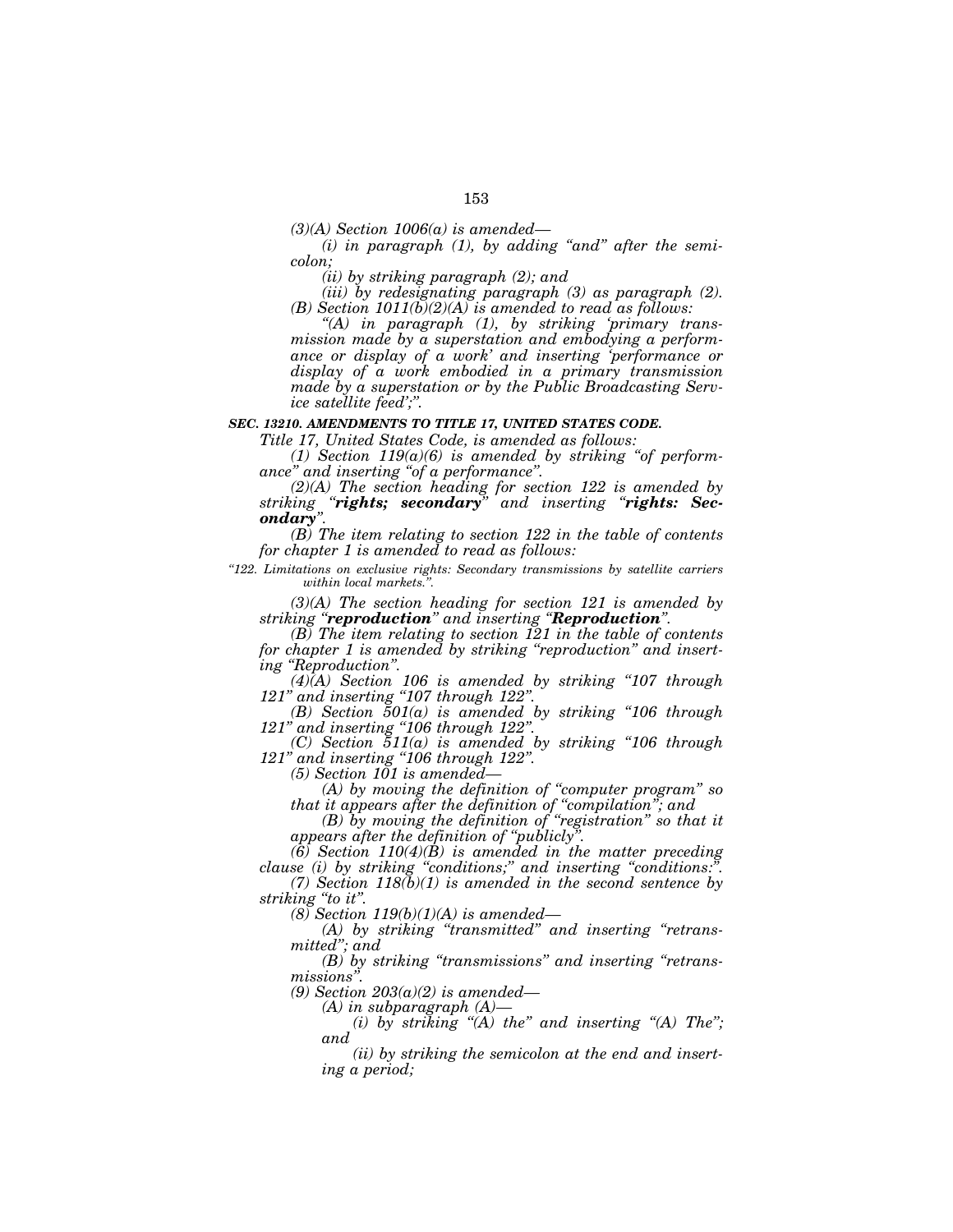*(B) in subparagraph (B)— (i) by striking ''(B) the'' and inserting ''(B) The''; and* 

*(ii) by striking the semicolon at the end and inserting a period; and* 

*(C) in subparagraph (C), by striking ''(C) the'' and in-*

*(10) Section 304(c)(2) is amended—*<br> *(A) in subparagraph (A)—*<br> *(i) by striking "(A) the" and inserting "(A) The"; and* 

*(ii) by striking the semicolon at the end and inserting a period;* 

*(B) in subparagraph (B)— (i) by striking ''(B) the'' and inserting ''(B) The''; and* 

*(ii) by striking the semicolon at the end and inserting a period; and* 

 $(C)$  *in subparagraph (C), by striking "(C) the" and inserting "(C) The".* 

 $(11)$  The item relating to section 903 in the table of contents *for chapter 9 is amended by striking ''licensure'' and inserting ''licensing''.* 

### *SEC. 13211. OTHER COPYRIGHT RELATED TECHNICAL AMENDMENTS.*

*(a) AMENDMENT TO TITLE 18.—Section 2319(e)(2) of title 18, United States Code, is amended by striking ''107 through 120'' and* 

*(b)* STANDARD REFERENCE DATA.—(1) Section 105(f) of Public *Law 94–553 is amended by striking ''section 290(e) of title 15'' and inserting ''section 6 of the Standard Reference Data Act (15 U.S.C. 290e)''.* 

*(2) Section 6(a) of the Standard Reference Data Act (15 U.S.C. 290e) is amended by striking ''Notwithstanding'' and all that follows through ''United States Code,'' and inserting ''Notwithstanding the limitations under section 105 of title 17, United States Code,''.* 

## *Subtitle C—Educational Use Copyright Exemption*

### *SEC. 13301. EDUCATIONAL USE COPYRIGHT EXEMPTION.*

*(a) SHORT TITLE.—This subtitle may be cited as the ''Tech-*

*nology, Education, and Copyright Harmonization Act of 2002''. (b) EXEMPTION OF CERTAIN PERFORMANCES AND DISPLAYS FOR EDUCATIONAL USES.—Section 110 of title 17, United States Code, is amended—* 

*(1) by striking paragraph (2) and inserting the following:* 

*''(2) except with respect to a work produced or marketed primarily for performance or display as part of mediated instructional activities transmitted via digital networks, or a performance or display that is given by means of a copy or phonorecord that is not lawfully made and acquired under this title, and the transmitting government body or accredited nonprofit educational institution knew or had reason to believe was not lawfully made and acquired, the performance of a nondramatic lit-*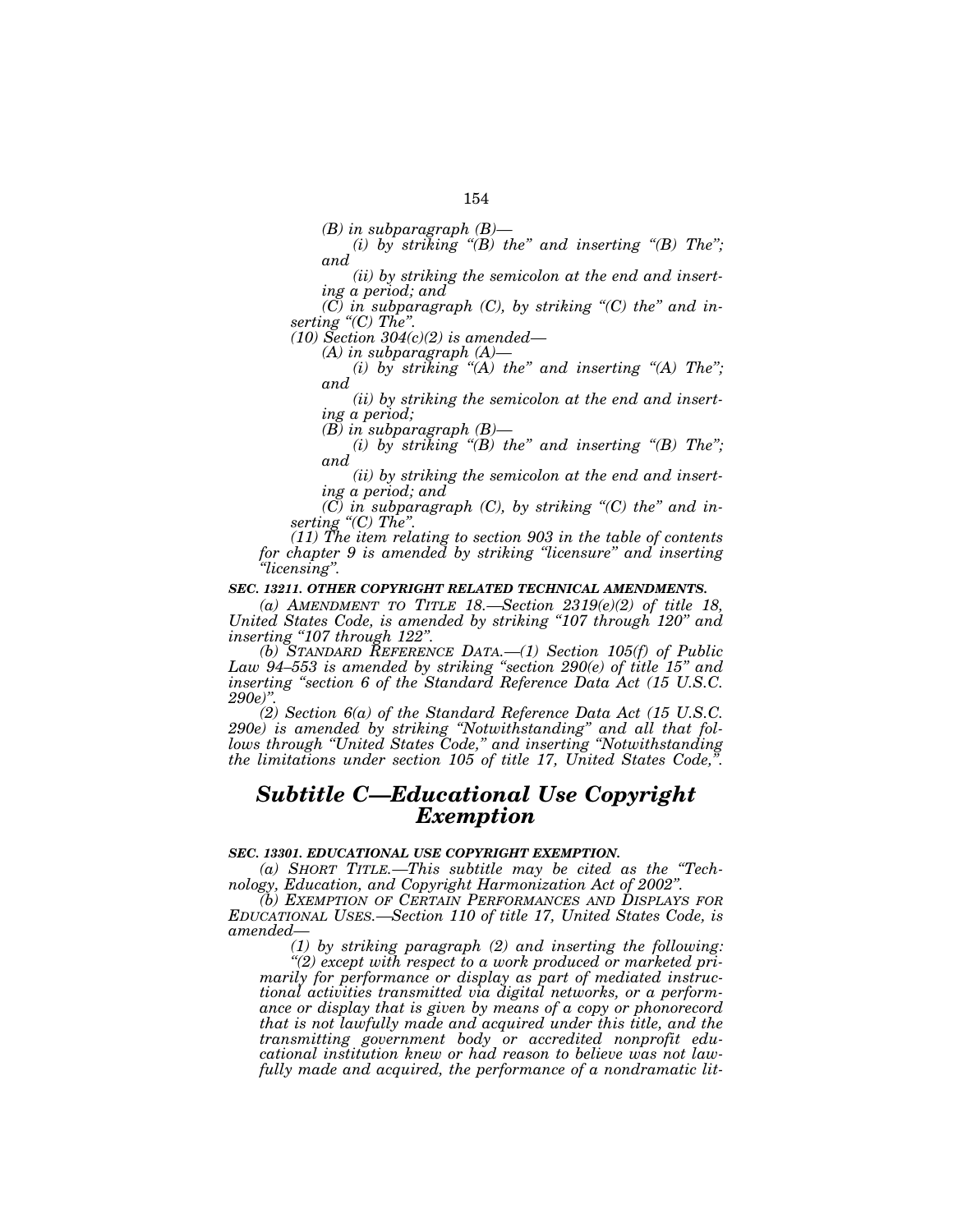*erary or musical work or reasonable and limited portions of any other work, or display of a work in an amount comparable to that which is typically displayed in the course of a live class-*<br>room session, by or in the course of a transmission, if—

*raopling is made by, at the display is made by, at the direction of, or under the actual supervision of an instructor as an integral part of a class session offered as a regular part of the systematic mediated instructional activities of a governmental body or an accredited nonprofit educational* 

*institution; ''(B) the performance or display is directly related and of material assistance to the teaching content of the trans*mission;<br>"(C) the transmission is made solely for, and, to the ex-

*tent technologically feasible, the reception of such trans-*

mission is limited to—<br>
"(i) students officially enrolled in the course for<br>
which the transmission is made; or

*which the transmission is made; or ''(ii) officers or employees of governmental bodies as a part of their official duties or employment; and* 

*''(D) the transmitting body or institution— ''(i) institutes policies regarding copyright, provides informational materials to faculty, students, and relevant staff members that accurately describe, and promote compliance with, the laws of the United States relating to copyright, and provides notice to students that materials used in connection with the course may be* 

*subject to copyright protection; and ''(ii) in the case of digital transmissions— ''(I) applies technological measures that rea-*

*sonably prevent— ''(aa) retention of the work in accessible form by recipients of the transmission from the transmitting body or institution for longer than the class session; and* 

*''(bb) unauthorized further dissemination of the work in accessible form by such recipients to others; and* 

*''(II) does not engage in conduct that could reasonably be expected to interfere with technological measures used by copyright owners to prevent such retention or unauthorized further dissemination;''; and* 

*(2) by adding at the end the following:* 

*''In paragraph (2), the term 'mediated instructional activities' with respect to the performance or display of a work by digital transmission under this section refers to activities that use such work as an integral part of the class experience, controlled by or under the actual supervision of the instructor and analogous to the type of performance or display that would take place in a live classroom setting. The term does not refer to activities that use, in 1 or more class sessions of a single course, such works as textbooks, course packs, or other material in any media, copies or phonorecords of which are typically purchased or acquired by the students in higher education for their inde-*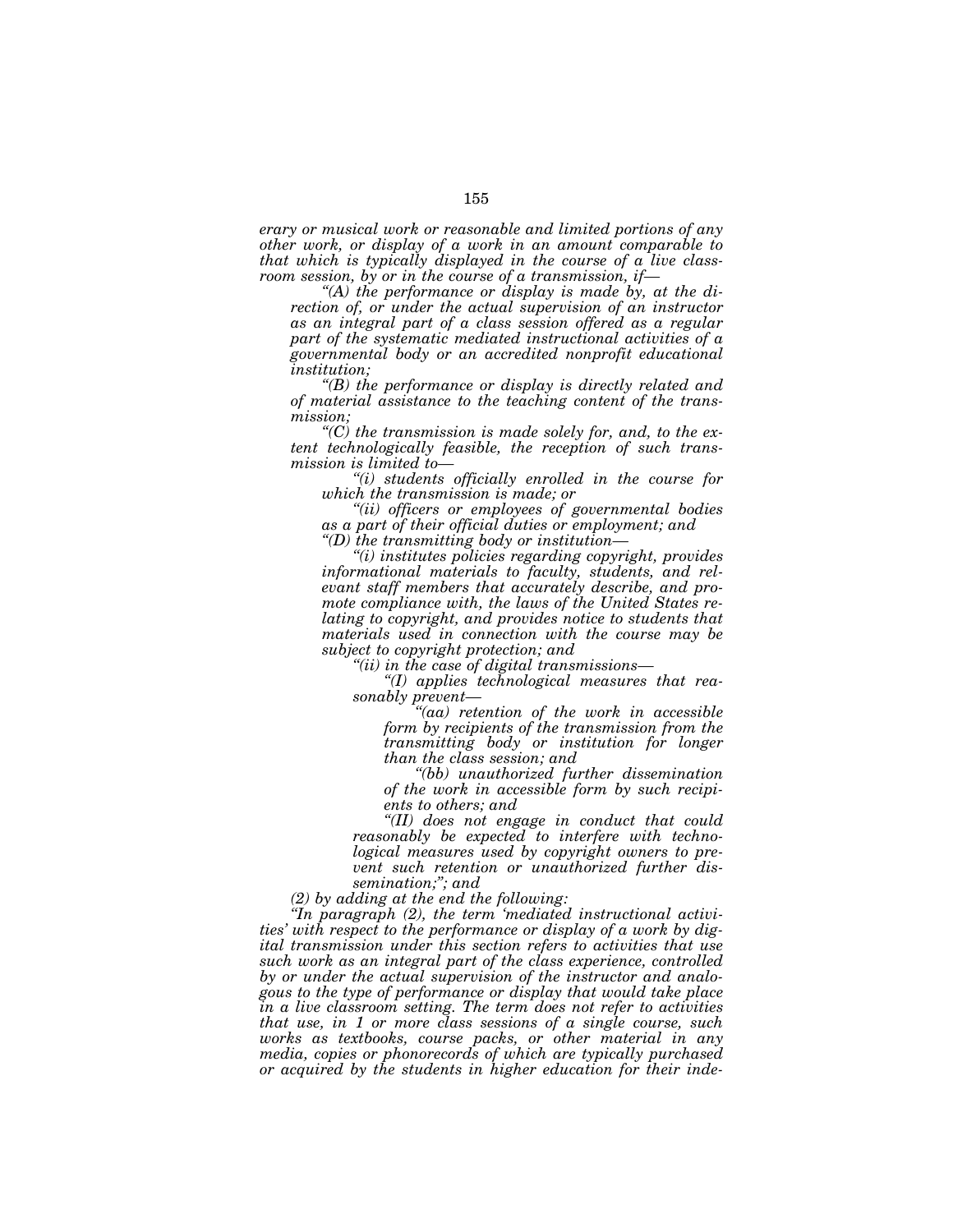*pendent use and retention or are typically purchased or acquired for elementary and secondary students for their possession and independent use.* 

*''For purposes of paragraph (2), accreditation—* 

*''(A) with respect to an institution providing post-secondary education, shall be as determined by a regional or national accrediting agency recognized by the Council on Higher Education Accreditation or the United States Department of Education; and* 

*''(B) with respect to an institution providing elementary or secondary education, shall be as recognized by the applicable state certification or licensing procedures.* 

*''For purposes of paragraph (2), no governmental body or accredited nonprofit educational institution shall be liable for infringement by reason of the transient or temporary storage of material carried out through the automatic technical process of a digital transmission of the performance or display of that material as authorized under paragraph (2). No such material stored on the system or network controlled or operated by the transmitting body or institution under this paragraph shall be maintained on such system or network in a manner ordinarily accessible to anyone other than anticipated recipients. No such copy shall be maintained on the system or network in a manner ordinarily accessible to such anticipated recipients for a longer period than is reasonably necessary to facilitate the transmissions for which it was made.''.* 

*(c) EPHEMERAL RECORDINGS.—* 

*(1) IN GENERAL.—Section 112 of title 17, United States Code, is amended—* 

*(A) by redesignating subsection (f) as subsection (g); and* 

*(B) by inserting after subsection (e) the following:* 

*''(f)(1) Notwithstanding the provisions of section 106, and without limiting the application of subsection (b), it is not an infringement of copyright for a governmental body or other nonprofit educational institution entitled under section 110(2) to transmit a performance or display to make copies or phonorecords of a work that is in digital form and, solely to the extent permitted in paragraph (2), of a work that is in analog form, embodying the performance or display to be used for making transmissions authorized under section 110(2), if—* 

*''(A) such copies or phonorecords are retained and used solely by the body or institution that made them, and no further copies or phonorecords are reproduced from them, except as authorized under section 110(2); and* 

*''(B) such copies or phonorecords are used solely for transmissions authorized under section 110(2).* 

*''(2) This subsection does not authorize the conversion of print or other analog versions of works into digital formats, except that such conversion is permitted hereunder, only with respect to the amount of such works authorized to be performed or displayed under section 110(2), if—* 

*''(A) no digital version of the work is available to the institution; or*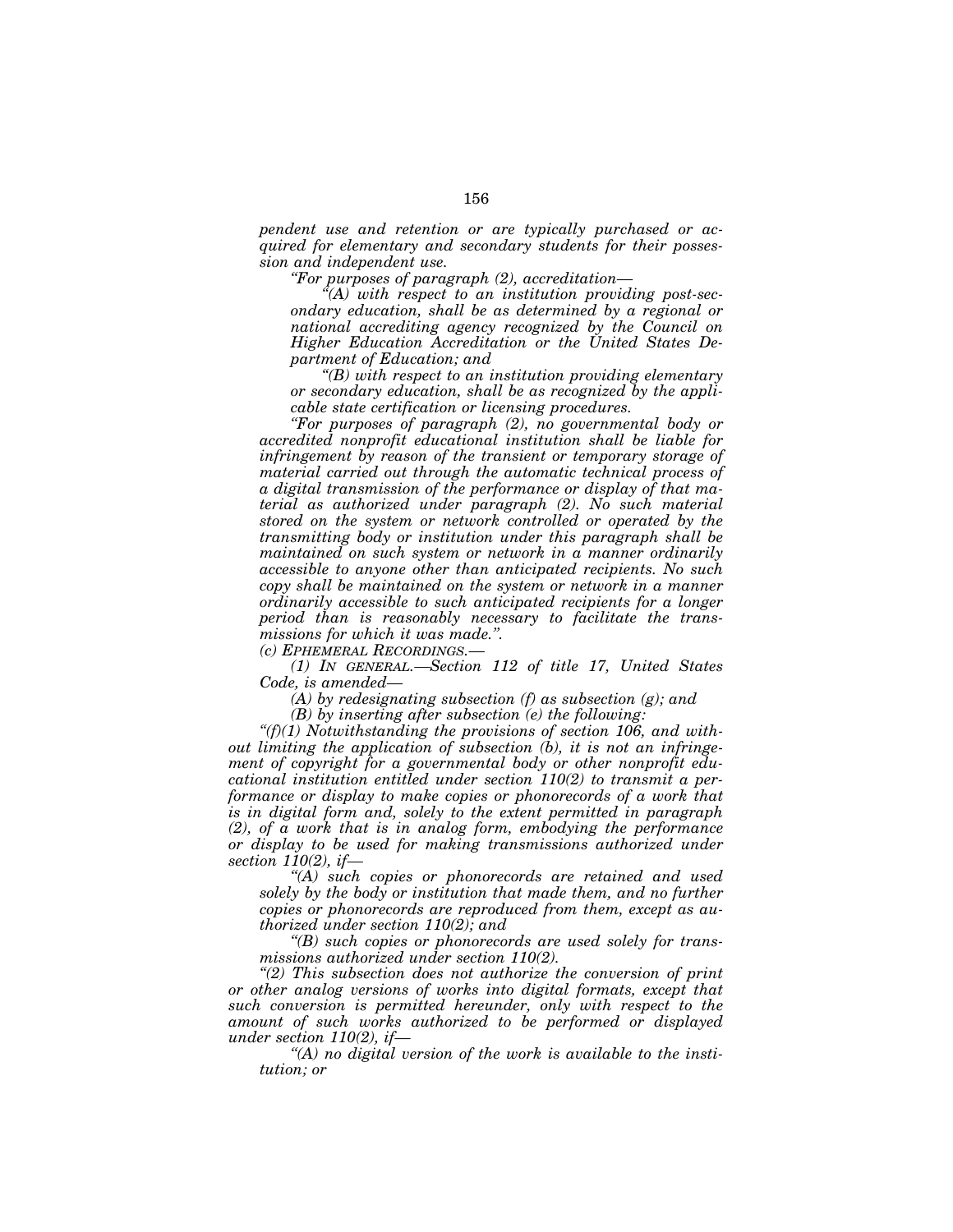*''(B) the digital version of the work that is available to the institution is subject to technological protection measures that prevent its use for section 110(2).''.* 

*(2) TECHNICAL AND CONFORMING AMENDMENT.—Section 802(c) of title 17, United States Code, is amended in the third sentence by striking ''section 112(f)'' and inserting ''section 112(g)''.* 

*(d) PATENT AND TRADEMARK OFFICE REPORT.—* 

*(1) IN GENERAL.—Not later than 180 days after the date of enactment of this Act and after a period for public comment, the Undersecretary of Commerce for Intellectual Property, after consultation with the Register of Copyrights, shall submit to the Committees on the Judiciary of the Senate and the House of Representatives a report describing technological protection systems that have been implemented, are available for implementation, or are proposed to be developed to protect digitized copyrighted works and prevent infringement, including upgradeable and self-repairing systems, and systems that have been developed, are being developed, or are proposed to be developed in private voluntary industry-led entities through an open broad based consensus process. The report submitted to the Committees shall not include any recommendations, comparisons, or comparative assessments of any commercially available products that may be mentioned in the report.* 

*(2) LIMITATIONS.—The report under this subsection—* 

*(A) is intended solely to provide information to Congress; and* 

*(B) shall not be construed to affect in any way, either directly or by implication, any provision of title 17, United States Code, including the requirements of clause (ii) of section 110(2)(D) of that title (as added by this subtitle), or the interpretation or application of such provisions, including evaluation of the compliance with that clause by any governmental body or nonprofit educational institution.* 

# *Subtitle D—Madrid Protocol Implementation*

### *SEC. 13401. SHORT TITLE.*

*This subtitle may be cited as the ''Madrid Protocol Implementation Act''.* 

### **SEC. 13402. PROVISIONS TO IMPLEMENT THE PROTOCOL RELATING TO** *THE MADRID AGREEMENT CONCERNING THE INTER-NATIONAL REGISTRATION OF MARKS.*

*The Act entitled ''An Act to provide for the registration and protection of trademarks used in commerce, to carry out the provisions of certain international conventions, and for other purposes'', approved July 5, 1946, as amended (15 U.S.C. 1051 and following) (commonly referred to as the ''Trademark Act of 1946'') is amended by adding after section 51 the following:*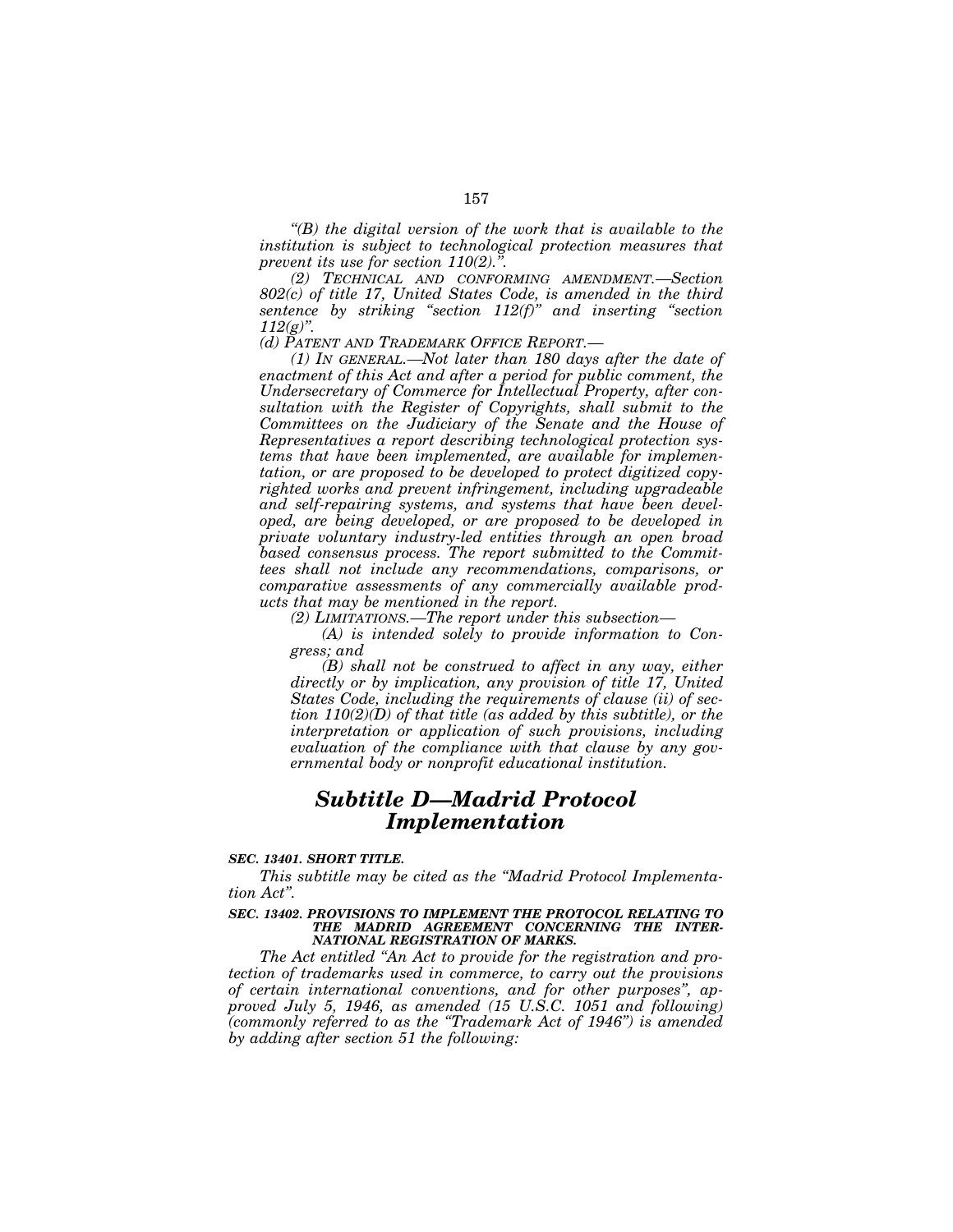### *''SEC. 60. DEFINITIONS.*

*''In this title:* 

*''(1) BASIC APPLICATION.—The term 'basic application' means the application for the registration of a mark that has been filed with an Office of a Contracting Party and that constitutes the basis for an application for the international registration of that mark.* 

*''(2) BASIC REGISTRATION.—The term 'basic registration' means the registration of a mark that has been granted by an Office of a Contracting Party and that constitutes the basis for an application for the international registration of that mark.* 

*''(3) CONTRACTING PARTY.—The term 'Contracting Party' means any country or inter-governmental organization that is a party to the Madrid Protocol.* 

*''(4) DATE OF RECORDAL.—The term 'date of recordal' means the date on which a request for extension of protection, filed after an international registration is granted, is recorded on the International Register.* 

*''(5) DECLARATION OF BONA FIDE INTENTION TO USE THE MARK IN COMMERCE.—The term 'declaration of bona fide intention to use the mark in commerce' means a declaration that is signed by the applicant for, or holder of, an international registration who is seeking extension of protection of a mark to the United States and that contains a statement that—* 

*''(A) the applicant or holder has a bona fide intention to use the mark in commerce;* 

*''(B) the person making the declaration believes himself or herself, or the firm, corporation, or association in whose behalf he or she makes the declaration, to be entitled to use the mark in commerce; and* 

*''(C) no other person, firm, corporation, or association, to the best of his or her knowledge and belief, has the right to use such mark in commerce either in the identical form of the mark or in such near resemblance to the mark as to be likely, when used on or in connection with the goods of such other person, firm, corporation, or association, to cause confusion, mistake, or deception.* 

*''(6) EXTENSION OF PROTECTION.—The term 'extension of protection' means the protection resulting from an international registration that extends to the United States at the request of the holder of the international registration, in accordance with the Madrid Protocol.* 

*''(7) HOLDER OF AN INTERNATIONAL REGISTRATION.—A 'holder' of an international registration is the natural or juristic person in whose name the international registration is recorded on the International Register.* 

*''(8) INTERNATIONAL APPLICATION.—The term 'international application' means an application for international registration that is filed under the Madrid Protocol.* 

*''(9) INTERNATIONAL BUREAU.—The term 'International Bureau' means the International Bureau of the World Intellectual Property Organization.*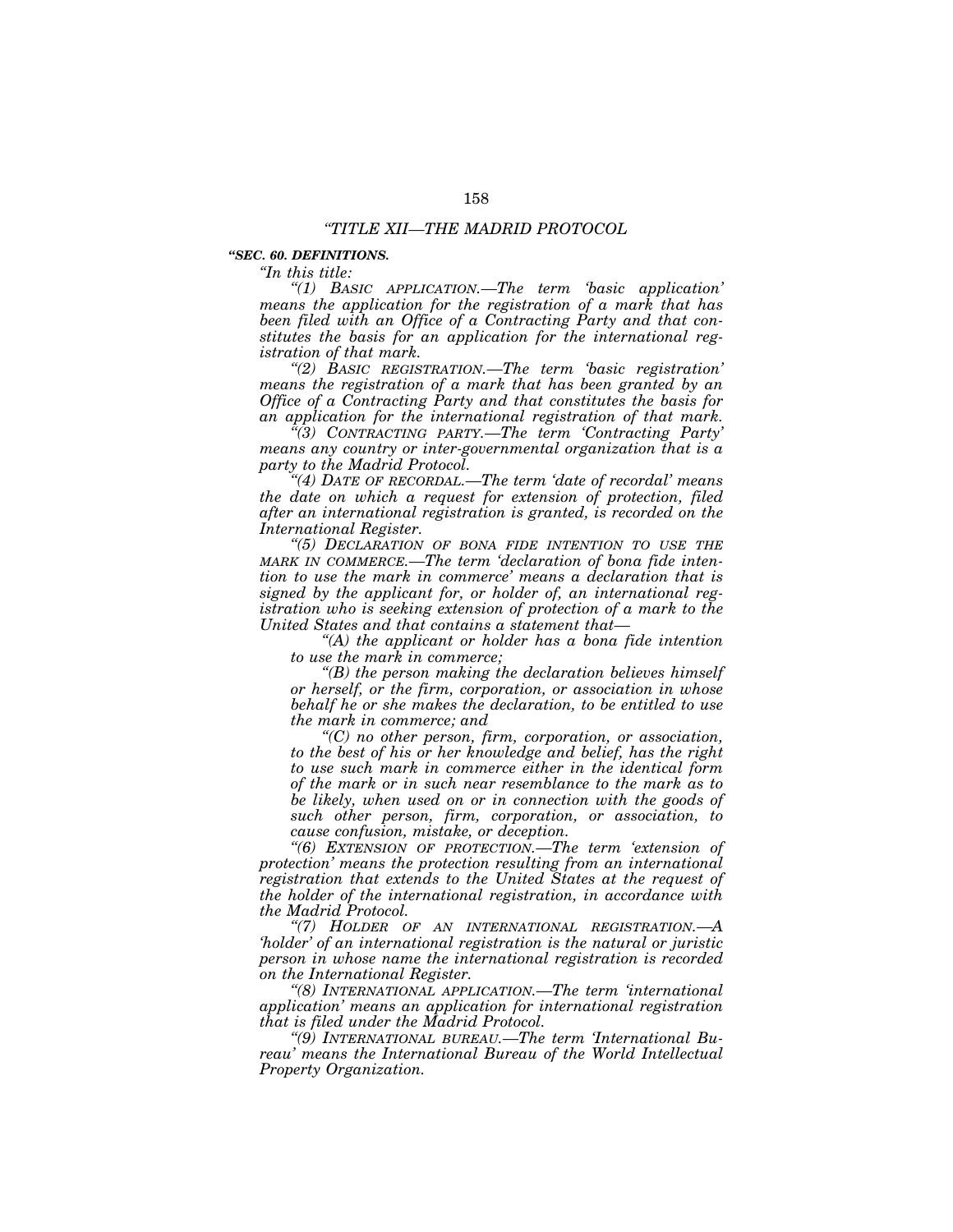*''(10) INTERNATIONAL REGISTER.—The term 'International Register' means the official collection of data concerning international registrations maintained by the International Bureau that the Madrid Protocol or its implementing regulations require or permit to be recorded.* 

*''(11) INTERNATIONAL REGISTRATION.—The term 'international registration' means the registration of a mark granted under the Madrid Protocol.* 

*''(12) INTERNATIONAL REGISTRATION DATE.—The term 'international registration date' means the date assigned to the international registration by the International Bureau.* 

*''(13) MADRID PROTOCOL.—The term 'Madrid Protocol' means the Protocol Relating to the Madrid Agreement Concerning the International Registration of Marks, adopted at Madrid, Spain, on June 27, 1989.* 

*''(14) NOTIFICATION OF REFUSAL.—The term 'notification of refusal' means the notice sent by the United States Patent and Trademark Office to the International Bureau declaring that an extension of protection cannot be granted.* 

*''(15) OFFICE OF A CONTRACTING PARTY.—The term 'Office of a Contracting Party' means—* 

*''(A) the office, or governmental entity, of a Contracting Party that is responsible for the registration of marks; or* 

*''(B) the common office, or governmental entity, of more than 1 Contracting Party that is responsible for the registration of marks and is so recognized by the International Bureau.* 

*''(16) OFFICE OF ORIGIN.—The term 'office of origin' means the Office of a Contracting Party with which a basic application was filed or by which a basic registration was granted.* 

*''(17) OPPOSITION PERIOD.—The term 'opposition period' means the time allowed for filing an opposition in the United States Patent and Trademark Office, including any extension of time granted under section 13.* 

### *''SEC. 61. INTERNATIONAL APPLICATIONS BASED ON UNITED STATES APPLICATIONS OR REGISTRATIONS.*

*''(a) IN GENERAL.—The owner of a basic application pending before the United States Patent and Trademark Office, or the owner of a basic registration granted by the United States Patent and Trademark Office may file an international application by submitting to the United States Patent and Trademark Office a written application in such form, together with such fees, as may be prescribed* 

*by the Director. ''(b) QUALIFIED OWNERS.—A qualified owner, under subsection (a), shall—* 

*''(1) be a national of the United States;* 

*''(2) be domiciled in the United States; or* 

*''(3) have a real and effective industrial or commercial establishment in the United States.* 

### *''SEC. 62. CERTIFICATION OF THE INTERNATIONAL APPLICATION.*

*''(a) CERTIFICATION PROCEDURE.—Upon the filing of an application for international registration and payment of the prescribed fees, the Director shall examine the international application for the purpose of certifying that the information contained in the inter-*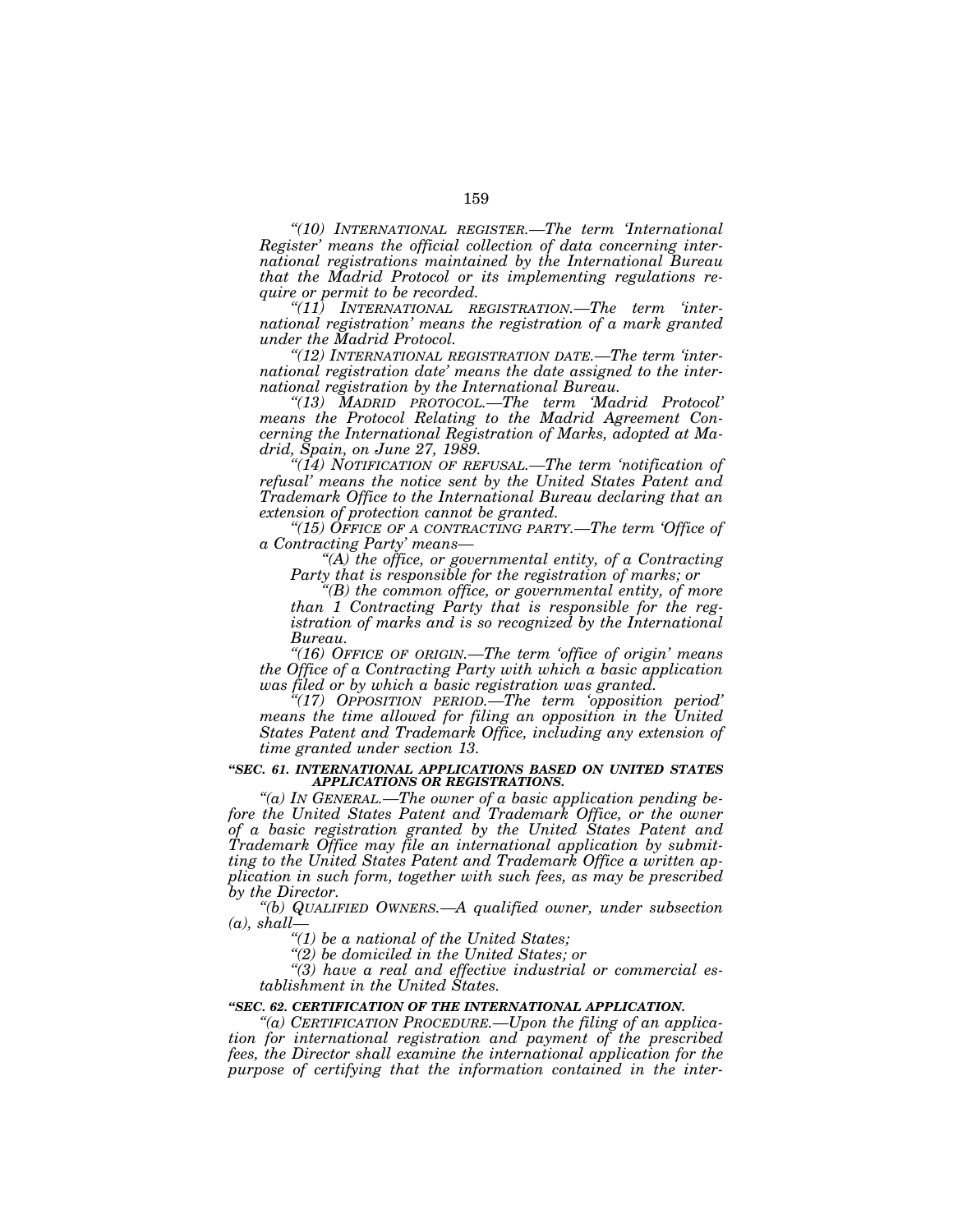*national application corresponds to the information contained in the basic application or basic registration at the time of the certification. ''(b) TRANSMITTAL.—Upon examination and certification of the* 

*international application, the Director shall transmit the international application to the International Bureau.* 

# *''SEC. 63. RESTRICTION, ABANDONMENT, CANCELLATION, OR EXPIRA-TION OF A BASIC APPLICATION OR BASIC REGISTRATION.*

*''With respect to an international application transmitted to the International Bureau under section 62, the Director shall notify the International Bureau whenever the basic application or basic registration which is the basis for the international application has been restricted, abandoned, or canceled, or has expired, with respect to some or all of the goods and services listed in the international registration— ''(1) within 5 years after the international registration date;* 

*or ''(2) more than 5 years after the international registration date if the restriction, abandonment, or cancellation of the basic application or basic registration resulted from an action that began before the end of that 5-year period.* 

### *''SEC. 64. REQUEST FOR EXTENSION OF PROTECTION SUBSEQUENT TO INTERNATIONAL REGISTRATION.*

*''The holder of an international registration that is based upon a basic application filed with the United States Patent and Trademark Office or a basic registration granted by the Patent and Trademark Office may request an extension of protection of its international registration by filing such a request— ''(1) directly with the International Bureau; or* 

 *''(2) with the United States Patent and Trademark Office for transmittal to the International Bureau, if the request is in such form, and contains such transmittal fee, as may be prescribed by the Director.* 

#### *''SEC. 65. EXTENSION OF PROTECTION OF AN INTERNATIONAL REG-ISTRATION TO THE UNITED STATES UNDER THE MADRID PROTOCOL.*

*''(a) IN GENERAL.—Subject to the provisions of section 68, the holder of an international registration shall be entitled to the bene*fits of extension of protection of that international registration to the *United States to the extent necessary to give effect to any provision* 

*of the Madrid Protocol. ''(b) IF THE UNITED STATES IS OFFICE OF ORIGIN.—Where the United States Patent and Trademark Office is the office of origin for a trademark application or registration, any international registration based on such application or registration cannot be used to obtain the benefits of the Madrid Protocol in the United States.* 

#### *''SEC. 66. EFFECT OF FILING A REQUEST FOR EXTENSION OF PROTEC-TION OF AN INTERNATIONAL REGISTRATION TO THE UNITED STATES.*

*''(a) REQUIREMENT FOR REQUEST FOR EXTENSION OF PROTEC-TION.—A request for extension of protection of an international registration to the United States that the International Bureau transmits to the United States Patent and Trademark Office shall be deemed to be properly filed in the United States if such request, when received by the International Bureau, has attached to it a dec-*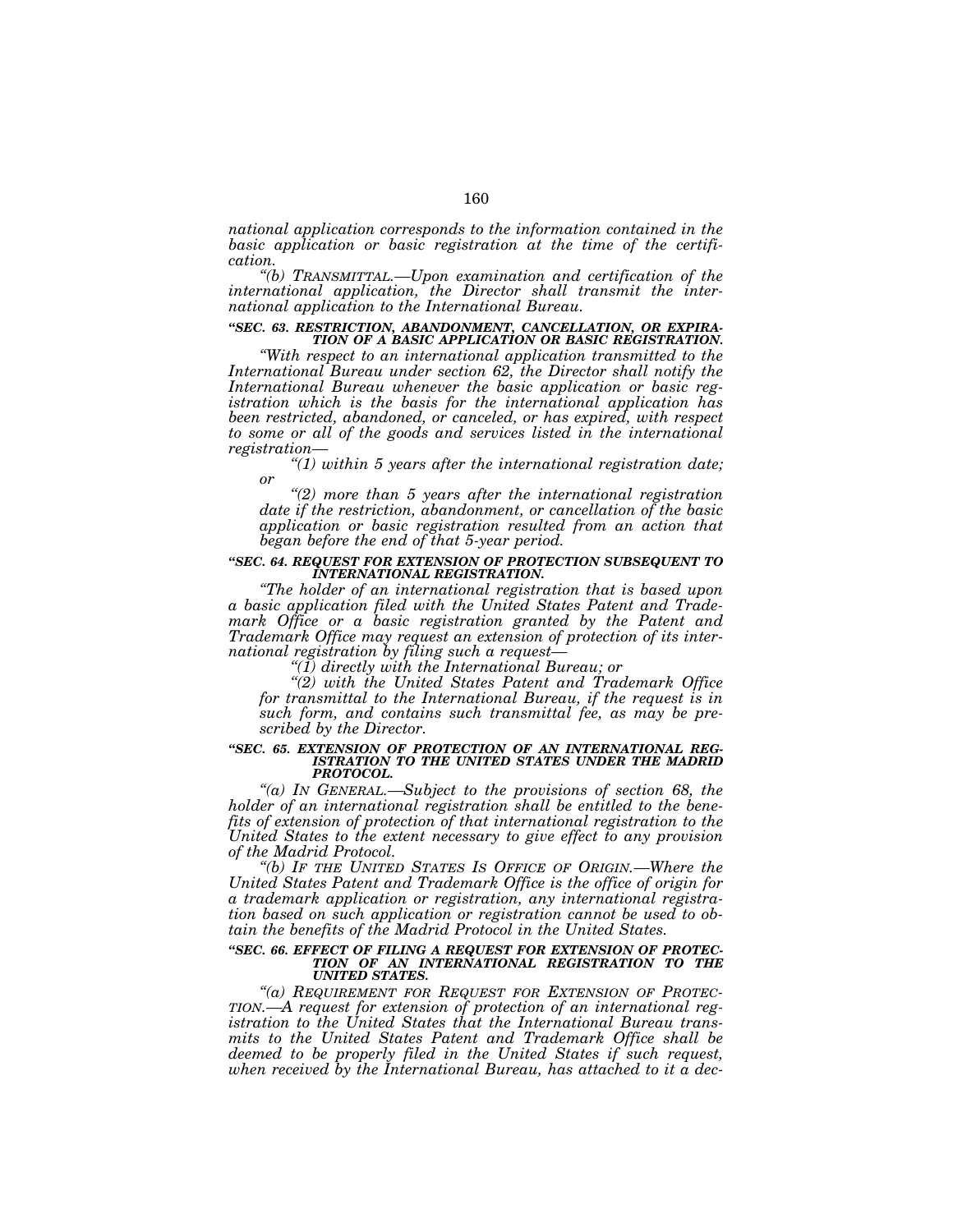*laration of bona fide intention to use the mark in commerce that is verified by the applicant for, or holder of, the international registra-*

*tion. ''(b) EFFECT OF PROPER FILING.—Unless extension of protection is refused under section 68, the proper filing of the request for extension of protection under subsection (a) shall constitute constructive use of the mark, conferring the same rights as those specified in sec-*

*tion 7(c), as of the earliest of the following: ''(1) The international registration date, if the request for extension of protection was filed in the international application. ''(2) The date of recordal of the request for extension of pro-*

*tection, if the request for extension of protection was made after the international registration date. ''(3) The date of priority claimed pursuant to section 67.* 

### *''SEC. 67. RIGHT OF PRIORITY FOR REQUEST FOR EXTENSION OF PRO-TECTION TO THE UNITED STATES.*

*''The holder of an international registration with a request for an extension of protection to the United States shall be entitled to claim a date of priority based on a right of priority within the*  meaning of Article 4 of the Paris Convention for the Protection of *Industrial Property if— ''(1) the request for extension of protection contains a claim* 

*of priority; and ''(2) the date of international registration or the date of the* 

*recordal of the request for extension of protection to the United States is not later than 6 months after the date of the first regular national filing (within the meaning of Article 4(A)(3) of the Paris Convention for the Protection of Industrial Property) or a subsequent application (within the meaning of Article 4(C)(4) of the Paris Convention for the Protection of Industrial Property).* 

# *''SEC. 68. EXAMINATION OF AND OPPOSITION TO REQUEST FOR EX-TENSION OF PROTECTION; NOTIFICATION OF REFUSAL.*

*''(a) EXAMINATION AND OPPOSITION.—(1) A request for extension of protection described in section 66(a) shall be examined as an application for registration on the Principal Register under this Act,*  and if on such examination it appears that the applicant is entitled *to extension of protection under this title, the Director shall cause the mark to be published in the Official Gazette of the United States* 

"(2) Subject to the provisions of subsection (c), a request for ex*tension of protection under this title shall be subject to opposition under section 13.* 

*''(3) Extension of protection shall not be refused on the ground that the mark has not been used in commerce.* 

*''(4) Extension of protection shall be refused to any mark not registrable on the Principal Register.* 

*''(b) NOTIFICATION OF REFUSAL.—If, a request for extension of protection is refused under subsection (a), the Director shall declare in a notification of refusal (as provided in subsection (c)) that the extension of protection cannot be granted, together with a statement of all grounds on which the refusal was based.* 

*''(c) NOTICE TO INTERNATIONAL BUREAU.—(1) Within 18 months after the date on which the International Bureau transmits to the Patent and Trademark Office a notification of a request for exten-*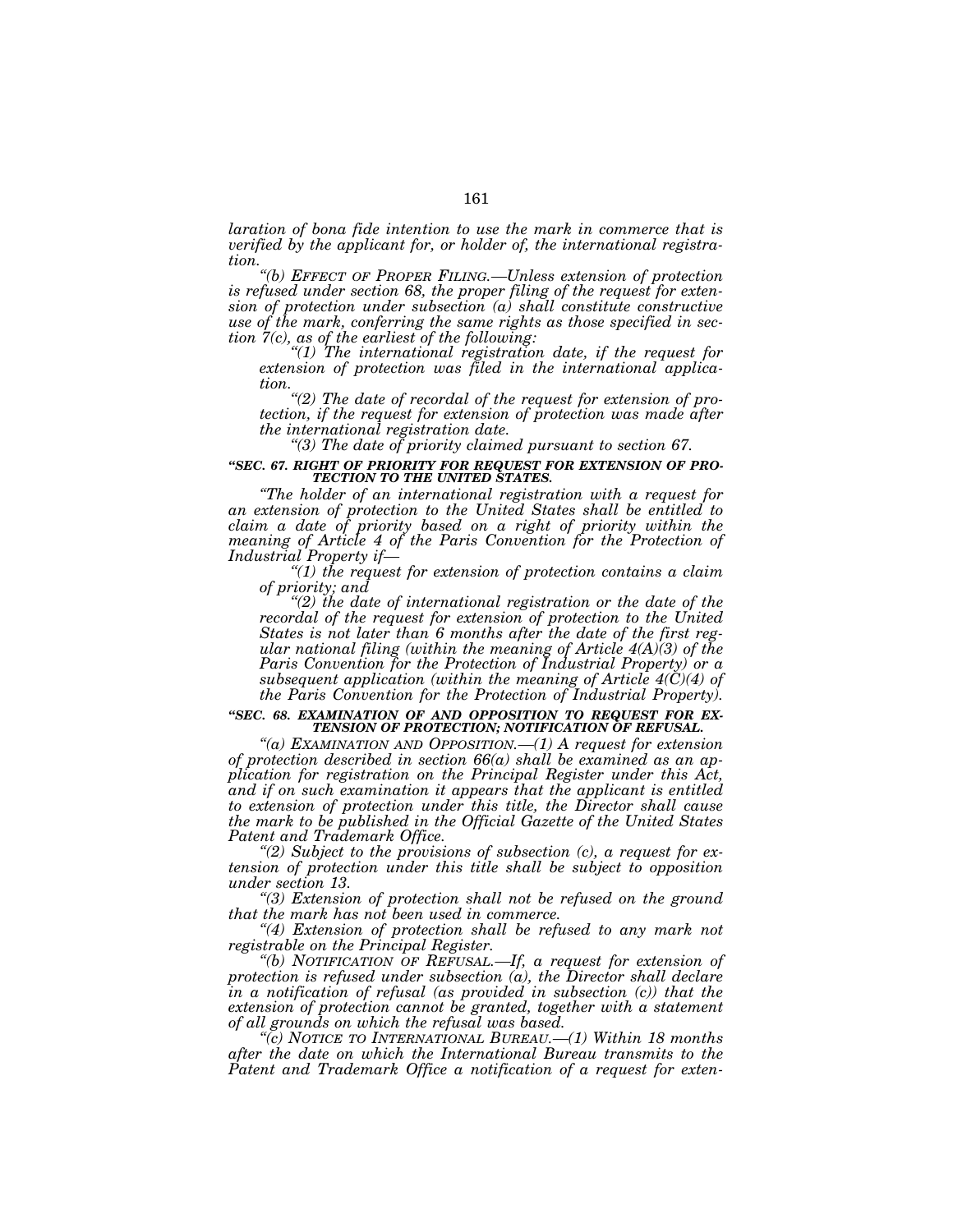*sion of protection, the Director shall transmit to the International Bureau any of the following that applies to such request:* 

*''(A) A notification of refusal based on an examination of the request for extension of protection.* 

*''(B) A notification of refusal based on the filing of an opposition to the request.* 

*''(C) A notification of the possibility that an opposition to the request may be filed after the end of that 18-month period.* 

*''(2) If the Director has sent a notification of the possibility of opposition under paragraph (1)(C), the Director shall, if applicable, transmit to the International Bureau a notification of refusal on the basis of the opposition, together with a statement of all the grounds for the opposition, within 7 months after the beginning of the opposition period or within 1 month after the end of the opposition period, whichever is earlier.* 

*''(3) If a notification of refusal of a request for extension of protection is transmitted under paragraph (1) or (2), no grounds for refusal of such request other than those set forth in such notification may be transmitted to the International Bureau by the Director after the expiration of the time periods set forth in paragraph (1) or (2), as the case may be.* 

*''(4) If a notification specified in paragraph (1) or (2) is not sent to the International Bureau within the time period set forth in such paragraph, with respect to a request for extension of protection, the request for extension of protection shall not be refused and the Director shall issue a certificate of extension of protection pursuant to the request.* 

*''(d) DESIGNATION OF AGENT FOR SERVICE OF PROCESS.—In responding to a notification of refusal with respect to a mark, the holder of the international registration of the mark may designate, by a document filed in the United States Patent and Trademark Office, the name and address of a person residing in the United States on whom notices or process in proceedings affecting the mark may be served. Such notices or process may be served upon the person designated by leaving with that person, or mailing to that person, a copy thereof at the address specified in the last designation filed.*  If the person designated cannot be found at the address given in the last designation, or if the holder does not designate by a document *filed in the United States Patent and Trademark Office the name and address of a person residing in the United States for service of notices or process in proceedings affecting the mark, the notice or process may be served on the Director.* 

### *''SEC. 69. EFFECT OF EXTENSION OF PROTECTION.*

*''(a) ISSUANCE OF EXTENSION OF PROTECTION.—Unless a request for extension of protection is refused under section 68, the Director shall issue a certificate of extension of protection pursuant to the request and shall cause notice of such certificate of extension of protection to be published in the Official Gazette of the United States Patent and Trademark Office.* 

*''(b) EFFECT OF EXTENSION OF PROTECTION.—From the date on which a certificate of extension of protection is issued under subsection (a)—* 

*''(1) such extension of protection shall have the same effect and validity as a registration on the Principal Register; and*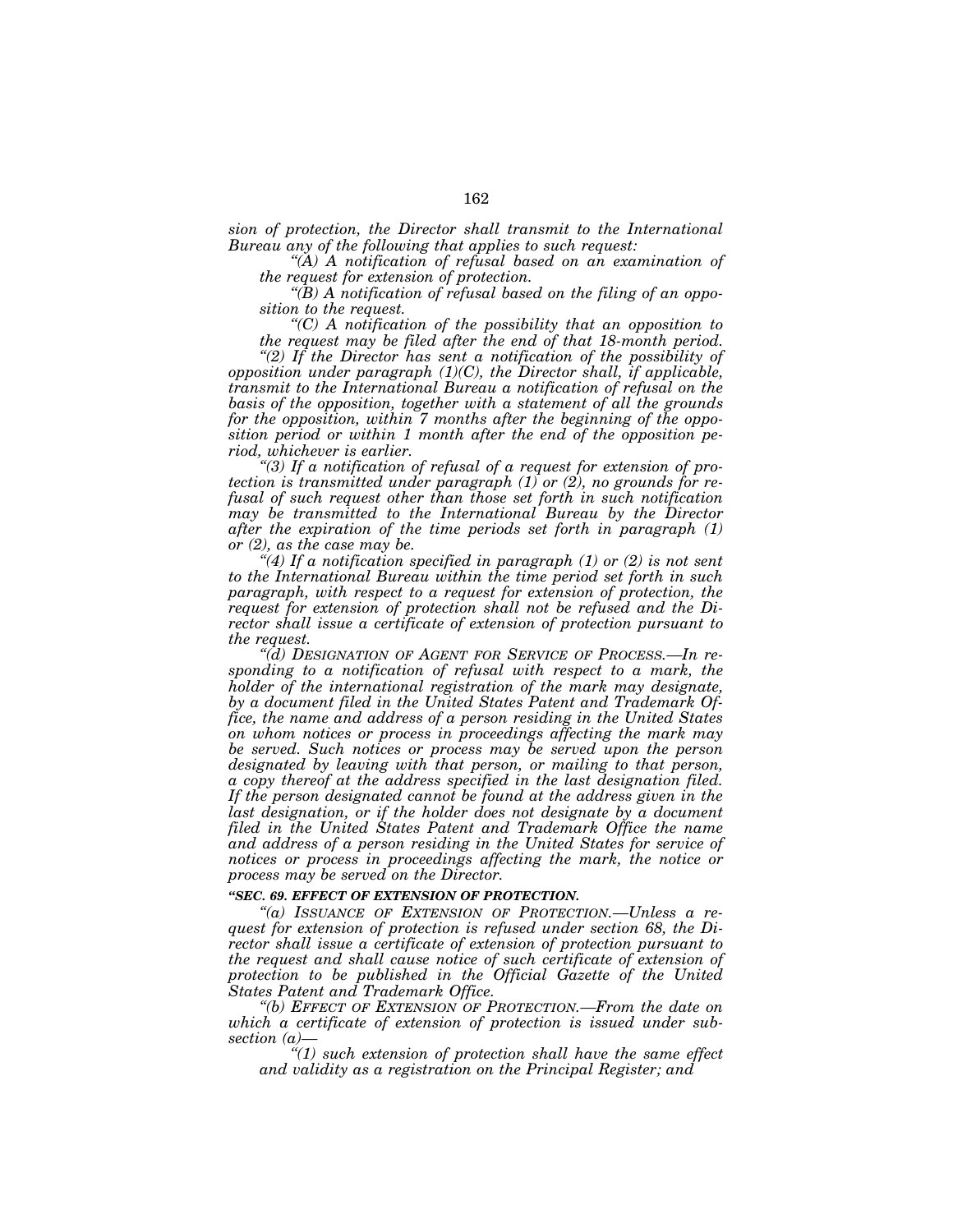*''(2) the holder of the international registration shall have the same rights and remedies as the owner of a registration on the Principal Register.* 

### *''SEC. 70. DEPENDENCE OF EXTENSION OF PROTECTION TO THE UNITED STATES ON THE UNDERLYING INTERNATIONAL REGISTRATION.*

*''(a) EFFECT OF CANCELLATION OF INTERNATIONAL REGISTRA- TION.—If the International Bureau notifies the United States Patent and Trademark Office of the cancellation of an international registration with respect to some or all of the goods and services listed in the international registration, the Director shall cancel any extension of protection to the United States with respect to such goods and services as of the date on which the international registration* 

*was canceled. ''(b) EFFECT OF FAILURE TO RENEW INTERNATIONAL REGISTRA- TION.—If the International Bureau does not renew an international registration, the corresponding extension of protection to the United States shall cease to be valid as of the date of the expiration of the international registration. ''(c) TRANSFORMATION OF AN EXTENSION OF PROTECTION INTO* 

*A UNITED STATES APPLICATION.—The holder of an international registration canceled in whole or in part by the International Bureau at the request of the office of origin, under article 6(4) of the Madrid Protocol, may file an application, under section 1 or 44 of this Act, for the registration of the same mark for any of the goods and services to which the cancellation applies that were covered by an extension of protection to the United States based on that international registration. Such an application shall be treated as if it had been filed on the international registration date or the date of recordal of the request for extension of protection with the International Bureau, whichever date applies, and, if the extension of protection enjoyed priority under section 67 of this title, shall enjoy the same priority. Such an application shall be entitled to the benefits conferred by this subsection only if the application is filed not later than 3 months after the date on which the international registration was canceled, in whole or in part, and only if the application complies with all the requirements of this Act which apply to any application filed pursuant to section 1 or 44.* 

### *''SEC. 71. AFFIDAVITS AND FEES.*

*''(a) REQUIRED AFFIDAVITS AND FEES.—An extension of protection for which a certificate of extension of protection has been issued under section 69 shall remain in force for the term of the international registration upon which it is based, except that the extension of protection of any mark shall be canceled by the Director—* 

*''(1) at the end of the 6-year period beginning on the date on which the certificate of extension of protection was issued by the Director, unless within the 1-year period preceding the expiration of that 6-year period the holder of the international registration files in the Patent and Trademark Office an affidavit under subsection (b) together with a fee prescribed by the Director; and ''(2) at the end of the 10-year period beginning on the date* 

*on which the certificate of extension of protection was issued by the Director, and at the end of each 10-year period thereafter, unless—*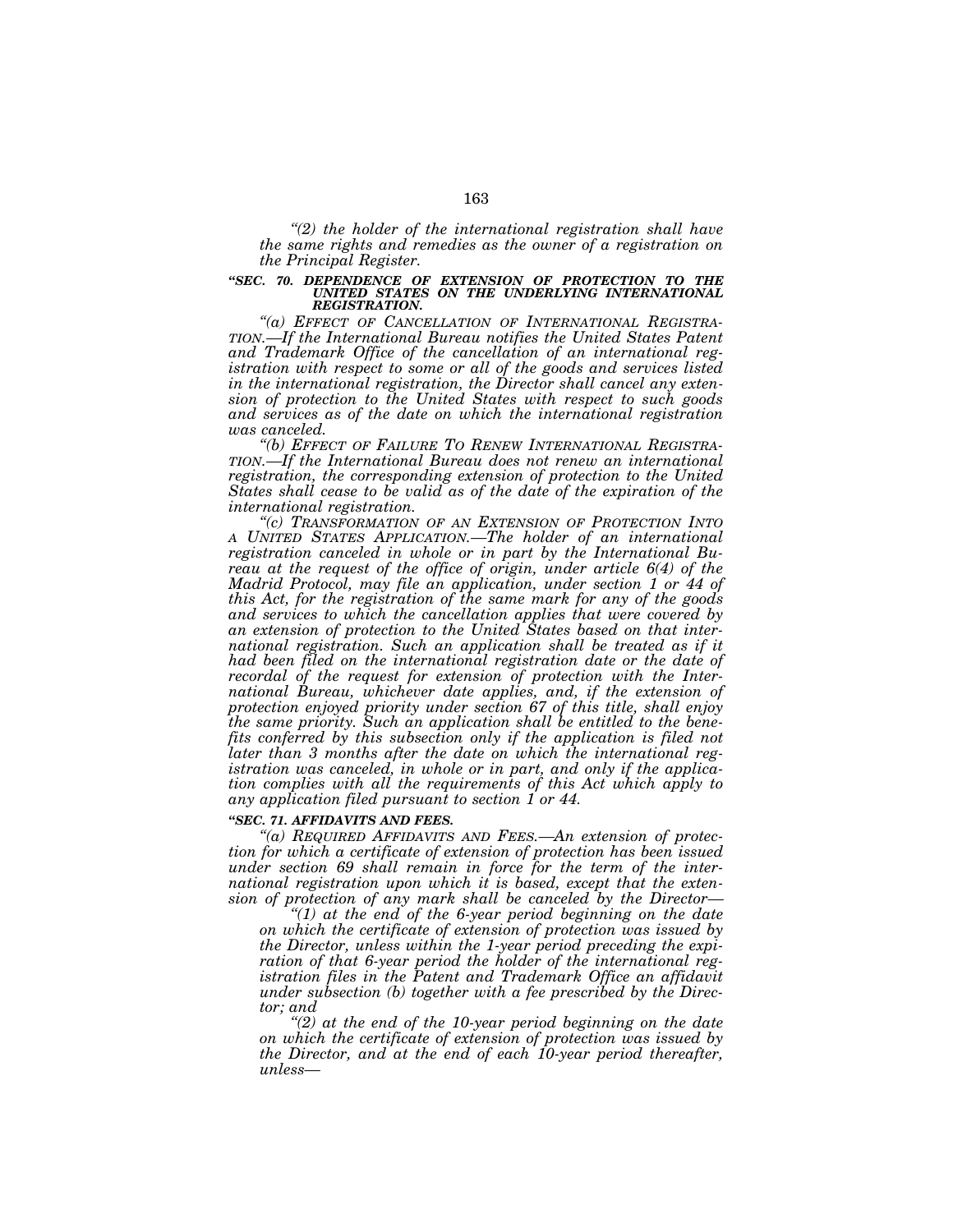*''(A) within the 6-month period preceding the expiration of such 10-year period the holder of the international registration files in the United States Patent and Trademark Office an affidavit under subsection (b) together with a fee* 

*parage by the Birthin 3 months after the expiration of such 10year period, the holder of the international registration files*  in the Patent and Trademark Office an affidavit under *subsection (b) together with the fee described in subpara-*

*graph (A) and the surcharge prescribed by the Director. ''(b) CONTENTS OF AFFIDAVIT.—The affidavit referred to in subsection (a) shall set forth those goods or services recited in the extension of protection on or in connection with which the mark is in use in commerce and the holder of the international registration shall attach to the affidavit a specimen or facsimile showing the current use of the mark in commerce, or shall set forth that any nonuse is due to special circumstances which excuse such nonuse and is not due to any intention to abandon the mark. Special notice of the requirement for such affidavit shall be attached to each certificate of* 

*extersion of protection of the Director shall notify the holder of the*  $\mu$ *international registration who files 1 of the affidavits of the Director's acceptance or refusal thereof and, in case of a refusal, the reasons therefor.* 

*''(d) SERVICE OF NOTICE OR PROCESS.—The holder of the international registration of the mark may designate, by a document filed in the United States Patent and Trademark Office, the name and address of a person residing in the United States on whom notices or process in proceedings affecting the mark may be served. Such notices or process may be served upon the person so designated by leaving with that person, or mailing to that person, a copy thereof at the address specified in the last designation so filed.*  If the person designated cannot be found at the address given in the last designation, or if the holder does not designate by a document *filed in the United States Patent and Trademark Office the name and address of a person residing in the United States for service of notices or process in proceedings affecting the mark, the notice or process may be served on the Director.* 

### *''SEC. 72. ASSIGNMENT OF AN EXTENSION OF PROTECTION.*

*''An extension of protection may be assigned, together with the goodwill associated with the mark, only to a person who is a national of, is domiciled in, or has a bona fide and effective industrial or commercial establishment either in a country that is a Contracting Party or in a country that is a member of an intergovernmental organization that is a Contracting Party.* 

### *''SEC. 73. INCONTESTABILITY.*

*''The period of continuous use prescribed under section 15 for a mark covered by an extension of protection issued under this title may begin no earlier than the date on which the Director issues the certificate of the extension of protection under section 69, except as provided in section 74.* 

### *''SEC. 74. RIGHTS OF EXTENSION OF PROTECTION.*

*''When a United States registration and a subsequently issued certificate of extension of protection to the United States are owned*